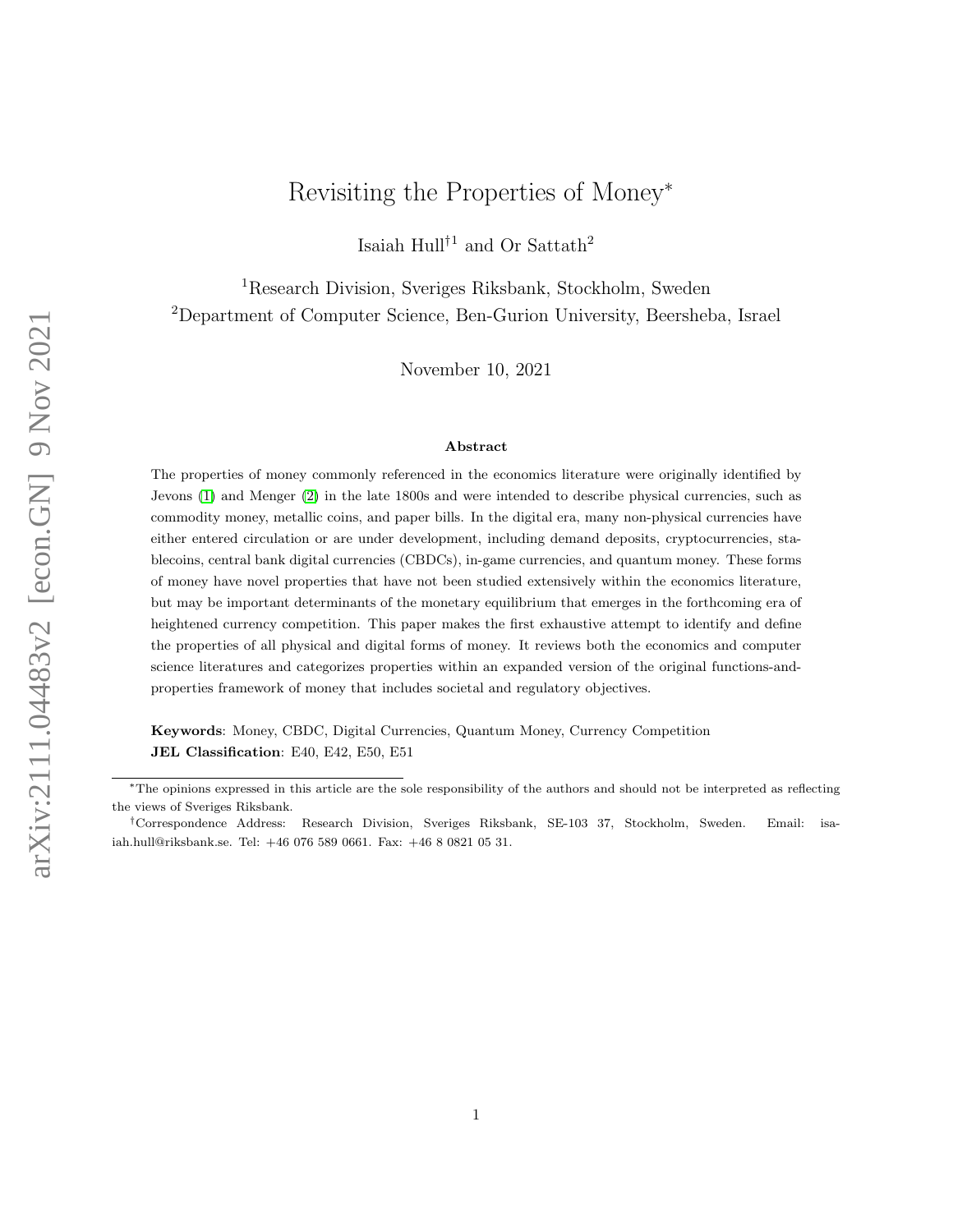### 1 Introduction

Technological progress has historically enabled the development of new forms of money with novel and enhanced properties [\(1](#page-21-0)[–5\)](#page-21-2). The introduction of coins and paper money, for instance, improved portability and cognizability relative to commodity money. Private bank money offered the possibility to earn interest and (eventually) transact digitally. Cryptocurrencies, such as Bitcoin, provided censorship resistance. Central bank digital currencies, which are under research and development at an increasing number of central banks [\(6,](#page-21-3) [7\)](#page-21-4), promise to restore public money, but in a digital form. And quantum money, which has been theoretically studied but is not yet technically feasible, could reproduce the properties of cash, but with improved unforgeability guarantees and the ability to transact digitally.[1](#page-0-0)

While digital forms of money are now the preferred medium of exchange in many countries [\(9\)](#page-21-5), the terminology used to describe money is still largely derived from foundational texts on physical currency, such as Jevons [\(1\)](#page-21-0) and Menger [\(2\)](#page-21-1). Furthermore, the academic discussion of money's functions that followed these texts appears to have peaked prior to the development of digital currencies, as illustrated in Figure [1](#page-20-0) in Section [B.](#page-20-1) Consequently, many concepts that are routinely used in the modern literature on money were crystallized prior to the digital era.

Our intention is to update the standard framework for describing money by incorporating the properties of digital forms of money. To construct an exhaustive list of such properties, we not only review the economics literature, but also examine the parallel computer science literature, which approaches the properties of digital forms of money from a design perspective, focusing on what is achievable given a set of technical constraints. We also evaluate the performance of a selection of broad categories of money with respect to each of these properties in Table [1.](#page-4-0) This update to Jevons [\(1\)](#page-21-0) and Menger [\(2\)](#page-21-1), which builds on recent work on the properties of money [\(10–](#page-21-6)[14\)](#page-21-7), should have value for those doing research on CBDCs, cryptocurrencies, and digital payment schemes.

Part of the motivation for revisiting the properties of money is to provide better framing for the current period of rising currency competition, which follows an extended era of dominance by [public currencies](#page-16-0) [\(15\)](#page-21-8). Whereas traditional forms of competition centered around physical proximity and macroeconomic integration [\(12\)](#page-21-9), emerging forms may center around less familiar concepts, such as [throughput,](#page-9-0) [latency,](#page-6-0) and [smart contracts.](#page-9-1) Competition may happen within a set of uniform currencies, such as cash and bank deposits, or across non-uniform currencies, such as the U.S. dollar (USD) and Bitcoin. Our discussion of currency competition will adopt an inclusive definition that incorporates both.

The framework proposed in this paper could also be used to study the trade-offs inherent in money design choices, such as those discussed in Agur et al. [\(16\)](#page-21-10) and Ferarri et al. [\(17\)](#page-21-11). Selecting one set of properties will necessarily entail excluding others. Consequently, placing too much emphasis on a property that is not broadly demanded (or is demanded by regulators, but not consumers) may result in a form of money that underperforms in a currency competition. One clear example of such a trade-off is the choice between [untraceability](#page-10-0) and anti-money laundering (AML) compliance. A less obvious trade-off is between [local verifiability,](#page-7-0) which is a form of forgery detection that does not require a third party, and the ability to secure against human and technical errors by performing [backup.](#page-11-0)

The continued relevance of public money in the 21st century may depend on how well central banks

<sup>1</sup>See Hull et al. [\(8\)](#page-21-12) for an overview of progress in the theoretical and experimental development of quantum money.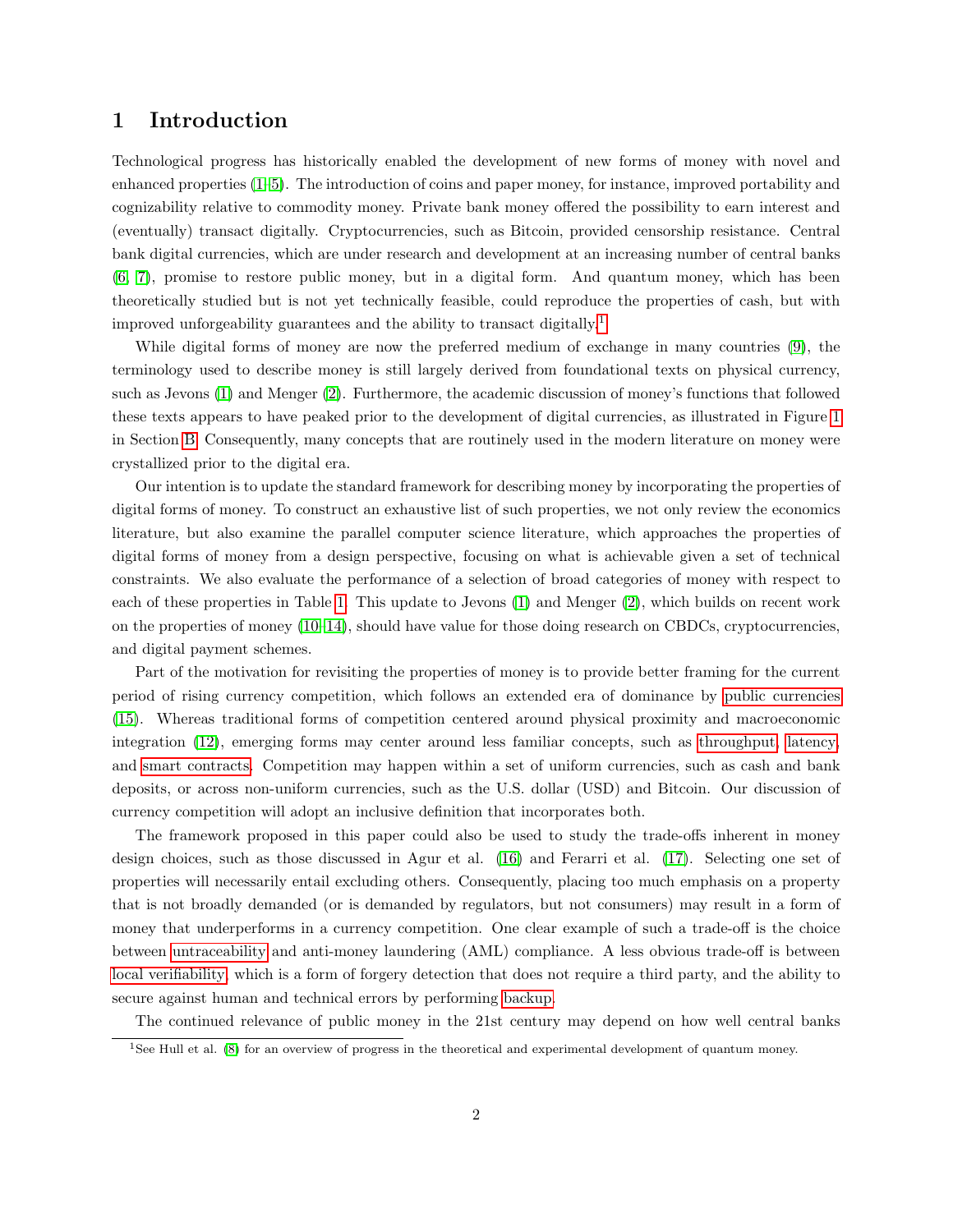navigate these trade-offs [\(12,](#page-21-9) [18](#page-21-13)[–20\)](#page-21-14). In the previous round of currency competition, cash declined in use relative to private bank deposits [\(9,](#page-21-5) [15\)](#page-21-8), suggesting that central banks were either incapable or uninterested in retaining control over the medium of exchange. In the emerging round of currency competition, the stakes may be even higher. Widespread adoption of a currency that is not uniform with a country's public money, such as a cryptocurrency or another central bank's CBDC (digital dollarization), could result in the loss of control over both the medium of exchange *and* unit of account, as well as the inability to conduct monetary policy [\(12\)](#page-21-9). Many central banks appear to have concluded that it will be necessary to issue a form of money that is *digital* in order to counter these threats  $(6, 7)$  $(6, 7)$ ; however, no consensus exists on which other properties are necessary to remain competitive. Furthermore, it remains unclear whether a central bank would even want a CBDC to be truly competitive, as this might risk substantial disintermediation [\(21\)](#page-21-15).

The return to an era of currency competition raises many regulatory and policy concerns; however, it also offers the possibility of improving money by incorporating the latest relevant technological advances, and extending the set of available regulatory and policy tools. Some have also argued that currency competition is needed to discipline central banks [\(22,](#page-21-16) [23\)](#page-22-0). Others claim that the increase in competition from demand deposits has already resulted in institutional improvements [\(15\)](#page-21-8). The issuance of new forms of money could also lead to improvements in the measurement of monetary aggregates and an improved toolset for tracking consumption in real time during crises.An expansion in the set of viable currencies could also have distributional implications by allowing otherwise marginalized and unbanked persons to transact digitally.

Organization. First, we introduce the expanded set of properties of money and provide a definition for each. We sort them according to the functions introduced in Jevons [\(1\)](#page-21-0) and Menger [\(2\)](#page-21-1) and commonly cited in the literature: 1) medium of exchange, 2) standard of deferred payment, 3) store of value, and 4) unit of account. We also include a separate category for properties that enhance a societal or regulatory function. In the cases where a property affects multiple functions, we categorize according to the primary function. In addition to defining each property, we also examine the extent to which it is present in a set of broad categories of money in Table [1.](#page-4-0) Next, we discuss a selection of properties that apply to pairs or groups of currencies, rather than individual currencies. Finally, we conclude with a discussion of the implications of CBDC and private currency design choices.

### 2 Properties of Money

This section provides an update to the lists of monetary properties originally defined in Jevons [\(1\)](#page-21-0) and Menger [\(2\)](#page-21-1), which are still frequently referenced, but were only intended to describe physical forms of money, such as commodity money or metallic coins. It draws from both the economics and computer science literatures, and provides an evaluation of several broad categories of money within this framework. For each property, we attempt to identify the function to which it corresponds. In cases where there are multiple functions, we categorize according to the primary function.

In general, we attempt to use a positive framing for each property. For example, we use low pecuniary transaction cost as a property, rather than pecuniary transaction cost. In some cases, however, the properties we consider are not positive in an absolute sense, but may be desirable in the context of a specific design goal. Consider, for example, reversibility, which is the property that a transaction can be canceled under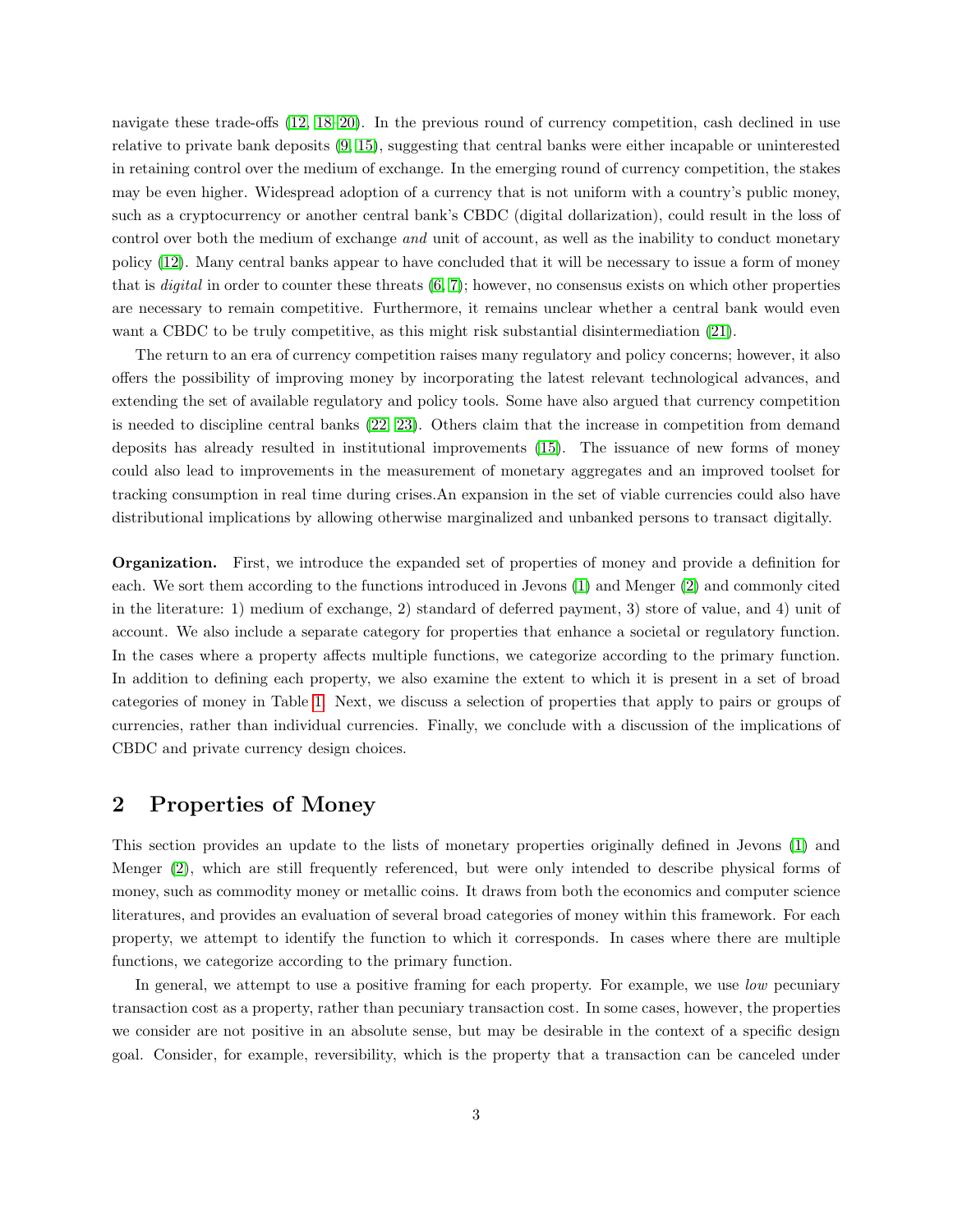certain conditions. In some settings, the buyer's protection is the most important consideration and, thus, reversibility takes precedence, while in others, finality is more important and reversibility is undesirable. Other properties may be positive in an absolute sense, but their adoption forces the exclusion of other desirable properties. For instance, both untraceability and anti money laundering compliance could be considered desirable properties, but strengthening one will necessarily require weakening the other. Another such tradeoff occurs in the context of quantum money: some private-key quantum money schemes are unconditionally secure (e.g. Wiesner's scheme); whereas *public-key* quantum money schemes require computational hardness assumptions [\(24\)](#page-22-1). As such, the choice between a private and a public key scheme implies a trade-off between the type of verifiability that the scheme supports and the level of security: public verifiability is preferred to private verifiability, but unconditional security is better than security based on computational assumptions.

#### <span id="page-3-0"></span>2.1 Medium of Exchange Function

Jevons [\(1\)](#page-21-0) describes a medium of exchange as something that is "...esteemed by all persons... which any person will readily receive" and a "means of producing necessities of life at any time." As such, we may convert what we produce into a medium of exchange and then use that medium of exchange to purchase consumption goods. In this subsection, we examine properties of money that relate to its ability to function as a medium of exchange. For a theoretical treatment of money's medium of exchange function, see Wallace [\(25\)](#page-22-2), Kiyotaki and Wright [\(26\)](#page-22-3), Oh [\(27\)](#page-22-4), Kiyotaki and Wright [\(28\)](#page-22-5), Williamson and Wright [\(29\)](#page-22-6), and Lagos [\(30\)](#page-22-7). For experimental work on money as a medium of exchange, see Brown [\(31\)](#page-22-8), and Duffy and Ochs [\(32\)](#page-22-9).

<span id="page-3-1"></span>Acceptability. In order for money to function as a medium of exchange, it must be accepted as a form of payment. Menger [\(2\)](#page-21-1) observed that the liquidity of a good influenced its acceptability. This is why commodity money was a popular choice prior to the invention of fiat currencies: commodities were liquid and had intrinsic value, which made it less costly for merchants to accept them as a form of payment. In contrast, acceptability is a substantial limitation for cryptocurrencies and is an important consideration for CBDCs. For a discussion of the conditions that need to be satisfied for a new fiat currency to become "acceptable," see Selgin [\(33\)](#page-22-10). For a more theoretical treatment of acceptability, see [\(34,](#page-22-11) [35\)](#page-22-12).

<span id="page-3-2"></span>Accessibility. Bjerg [\(36\)](#page-22-13) defined the concept of money "accessibility" as the answer to the question: Who can use this type of money? Bech and Garratt [\(10\)](#page-21-6) use accessibility as one of the four criteria in their proposed taxonomy of money. Within this system, physical cash is considered to be "universally accessible," since any person or entity may easily obtain and use it. To the contrary, central bank reserves are not universally accessible, since they are not available to the general public. We argue that private bank money also has limited accessibility – relative to physical cash and cryptocurrencies – since it is not easily accessible to some groups, such as minors and foreigners.

<span id="page-3-3"></span>Cognizability. Jevons [\(1\)](#page-21-0) defines the cognizability of money as

the capability of a substance for being easily recognized and distinguished from all other substances. ... Precious stones, even if in other respects good as money, could not be so used, because only a skilled lapidary can surely distinguish between true and imitation gems.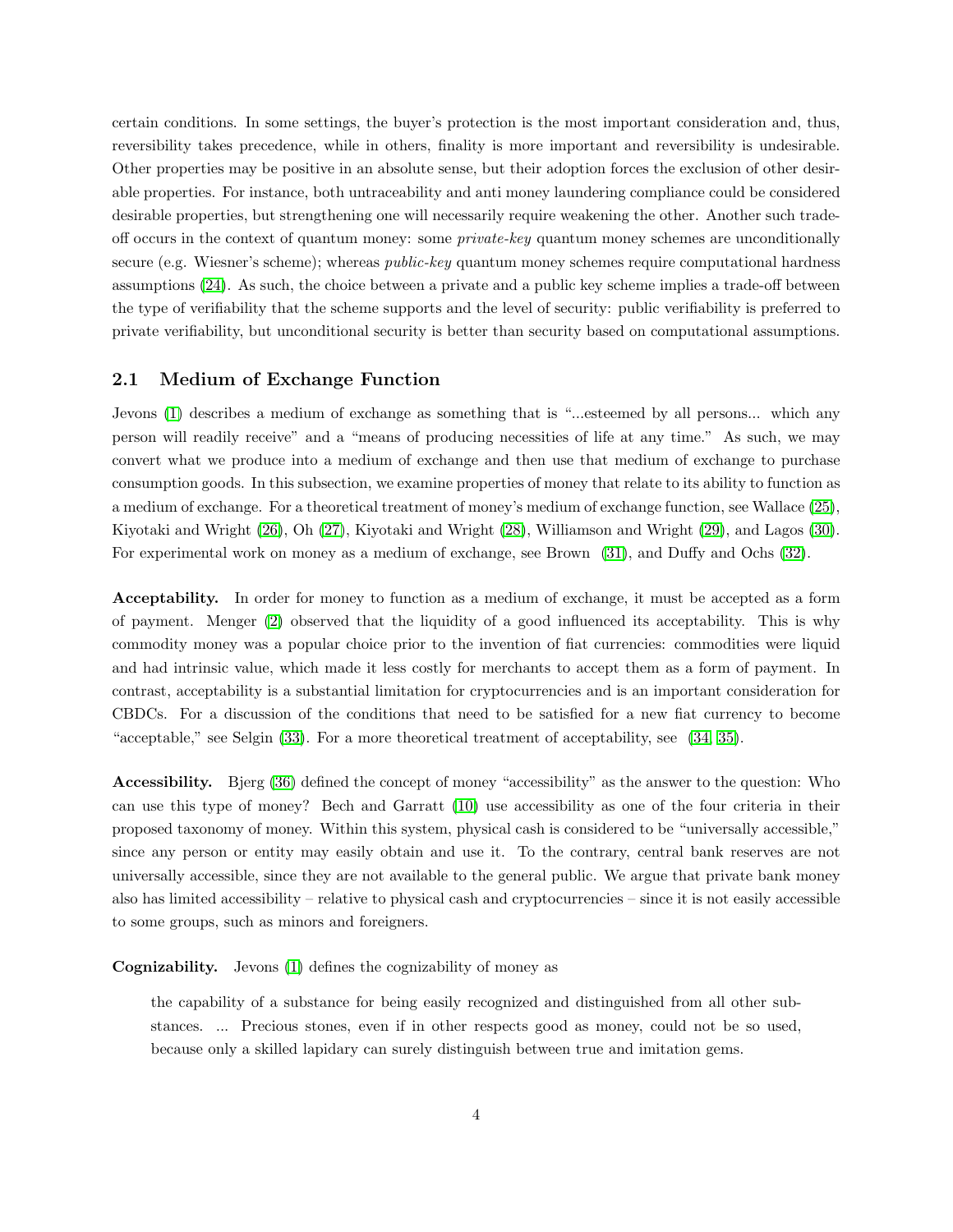| Primary Function                          | Property                                              | Commodity Manufacture |                           |                           |   |   |   |                           | Mark Reserved Marketing<br>Bank saying sa congress of Congress | Important                  | Strategy Manufacturer Manufacturer<br>tereday |   |   | Marian Diploping River    | MAN MORE | o reaj;<br>In Idizazion) | saleme (ho realistation) |
|-------------------------------------------|-------------------------------------------------------|-----------------------|---------------------------|---------------------------|---|---|---|---------------------------|----------------------------------------------------------------|----------------------------|-----------------------------------------------|---|---|---------------------------|----------|--------------------------|--------------------------|
| Medium of Exchange <sup>†</sup>           | $Acceptability^{\dagger}$                             | ×                     |                           |                           |   |   |   |                           |                                                                |                            |                                               |   |   |                           |          |                          |                          |
|                                           | Accessibility                                         |                       |                           |                           |   |   |   |                           |                                                                |                            |                                               |   |   |                           |          |                          |                          |
|                                           | Cognizability <sup>†</sup>                            |                       |                           |                           |   |   |   |                           |                                                                |                            |                                               |   | × |                           |          |                          |                          |
|                                           | Digital<br>Divisibility <sup>†</sup> and mergeability | ×                     | ×                         | ×                         |   |   |   |                           |                                                                |                            |                                               |   |   |                           |          |                          |                          |
|                                           | Ease-of-use                                           | ×                     |                           |                           |   |   |   |                           |                                                                | ×                          |                                               |   |   | ✔                         |          |                          |                          |
|                                           | Latency                                               |                       |                           |                           |   |   |   |                           |                                                                |                            |                                               |   |   | ✔                         |          |                          |                          |
|                                           | Local verifiability                                   |                       |                           |                           | × | × | × | ×                         | ×                                                              | $\boldsymbol{\mathsf{x}}$  | ×                                             | × | × | ✔                         |          |                          |                          |
|                                           | Low computational tx cost                             |                       |                           |                           |   |   |   |                           |                                                                | ✔                          | ×                                             |   |   |                           |          |                          |                          |
|                                           | Low pecuniary tx cost                                 |                       |                           |                           |   |   |   | $\boldsymbol{\mathsf{x}}$ | $\boldsymbol{\mathcal{w}}$                                     | $\boldsymbol{\mathcal{W}}$ | ✔                                             |   |   | ✔                         |          |                          |                          |
|                                           | P2P transfer mechanism                                |                       |                           |                           | × | × | × | ×                         |                                                                | ✔                          | ✔                                             |   | × | ✔                         |          |                          |                          |
|                                           | Portability <sup>†</sup>                              |                       |                           |                           |   |   |   |                           |                                                                |                            |                                               |   |   |                           |          |                          |                          |
|                                           | Proof of payment<br>Reputation                        | ×                     |                           | ×                         | ✔ |   |   | ×<br>×                    |                                                                | ✔<br>×                     | ✔<br>×                                        |   | ? | ×<br>✔                    |          |                          |                          |
|                                           | Reversibility                                         | ×                     | ×                         | ×                         |   |   | ? | ×                         | ×                                                              | $\boldsymbol{\mathsf{x}}$  | ×                                             |   | × | ×                         |          |                          |                          |
|                                           | Smart contracts                                       | ×                     | ×                         | ×                         | × |   |   | ×                         |                                                                | ✔                          | $\boldsymbol{\mathsf{x}}$                     |   | × | $\boldsymbol{\mathsf{x}}$ |          |                          |                          |
|                                           | Throughput                                            |                       |                           |                           |   |   |   |                           | ×                                                              | ×                          | ×                                             | × |   | ✔                         |          |                          |                          |
|                                           | Transferability                                       |                       |                           |                           |   |   |   | ×                         |                                                                |                            |                                               |   |   |                           |          |                          |                          |
|                                           | Transparency                                          | ×                     | ×                         | ×                         |   |   |   | ×                         |                                                                |                            | ✔                                             |   |   | ✔                         |          |                          |                          |
|                                           | Untraceability                                        |                       |                           | ✔                         | × |   | ? |                           | ×                                                              | ×                          | ✔                                             | × |   | ✔                         |          |                          |                          |
| Standard of Deferred Payment <sup>†</sup> | Legal tender                                          | ×                     | ✔                         | ✔                         | × | × | ✔ | ×                         | ×                                                              | ×                          | ×                                             | × |   | ✔                         |          |                          |                          |
| Store of Value <sup>†</sup>               | Backup<br>$Durability^{\dagger}$                      | ×                     | $\boldsymbol{\mathsf{x}}$ | $\boldsymbol{\mathsf{x}}$ | ✔ |   |   |                           |                                                                | ✔<br>✔                     | ✔                                             |   | × | ×<br>-                    |          |                          |                          |
|                                           | Interest-bearing                                      | ✔<br>×                | ×                         | ✔<br>×                    |   |   |   | ×                         | ×                                                              | ✔                          | ✔<br>×                                        | × | × | ×                         |          |                          |                          |
|                                           | Outside                                               |                       |                           |                           |   |   |   |                           |                                                                |                            | ↩                                             | × |   | ✔                         |          |                          |                          |
|                                           | Proof of reserves                                     | ×                     | ×                         |                           |   |   |   | ×                         |                                                                |                            |                                               |   |   | ×                         |          |                          |                          |
|                                           | $S\text{carcity}^{\dagger}$                           |                       |                           |                           |   |   |   |                           |                                                                |                            |                                               |   |   | ✔                         |          |                          |                          |
|                                           | Supply measurability                                  | ×                     |                           |                           |   |   |   | ×                         |                                                                |                            |                                               |   |   |                           |          |                          |                          |
|                                           | Tax evadability                                       | ✔                     |                           |                           | × | × | × | ×                         |                                                                |                            | ✔                                             | ? | × |                           |          |                          |                          |
| Unit of Account <sup>†</sup>              | Cost of currency exchange                             | ×                     |                           |                           |   |   |   | ×                         |                                                                |                            |                                               |   |   |                           |          |                          |                          |
|                                           | Fungibility                                           | ✔                     |                           |                           |   |   |   |                           |                                                                |                            |                                               |   |   | ✔                         |          |                          |                          |
|                                           | Stability <sup>†</sup>                                |                       |                           |                           |   |   |   |                           | ×                                                              | $\boldsymbol{\mathsf{x}}$  | ×                                             |   |   | ✔                         |          |                          |                          |
| Societal or Regulatory                    | <b>AML</b> Compliant<br>Censorship resistant          | ×                     |                           | ×                         | × |   | × | ×                         | ×                                                              | ×<br>✔                     | ×<br>✔                                        | × | × | ×<br>✔                    |          |                          |                          |
|                                           | Identity-based                                        | ×                     | x                         | ×                         |   |   |   |                           | ×                                                              | ×                          | ×                                             | × |   | ×                         |          |                          |                          |
|                                           | Public                                                | ×                     |                           |                           |   |   |   | ×                         | ×                                                              | $\pmb{\times}$             | $\boldsymbol{\mathsf{x}}$                     |   |   |                           |          |                          |                          |
|                                           | Resource efficiency                                   | ×                     |                           |                           |   |   |   |                           | ×                                                              | $\pmb{\times}$             | ×                                             |   |   |                           |          |                          |                          |
|                                           | Unforgeability                                        |                       |                           |                           |   |   |   |                           |                                                                |                            |                                               |   |   |                           |          |                          |                          |

#### <span id="page-4-0"></span>Table 1: Properties of money.

The table categorizes instantiations of broad categories of money according to the extent to which they exhibit different properties. Each row contains a property of money, categorized by the primary function to which it corresponds. Each column refers to a broad category of money, along with a representative example, given in parentheses, and is used to determine which properties apply. A  $\dagger$  indicates that a property or function appeared in the original Jevons-Menger framework. A  $\blacktriangleright$  indicates that a form of money has a property, a  $\blacktriangleright$  indicates that the property is present but weaker than in the best available implementations, an  $\boldsymbol{\ast}$  indicates that it is not present or not satisfactory, and A ? indicates that we are uncertain whether the property will hold. The  $\mathcal{L}$  symbol represents a volatile transaction cost. The precise definitions of less familiar forms of money are given in Appendix [A.](#page-19-0) For the purpose of this table, we assume that quantum money is issued as a CBDC and, thus, has the properties of public money. It is also, of course, possible that it could be issued privately. In cases where there is lack of supporting information, we assume that the property is present if 1) it is trivially implementable with existing technology, 2) there are no binding legal or institutional constraints that prevent it from being implemented.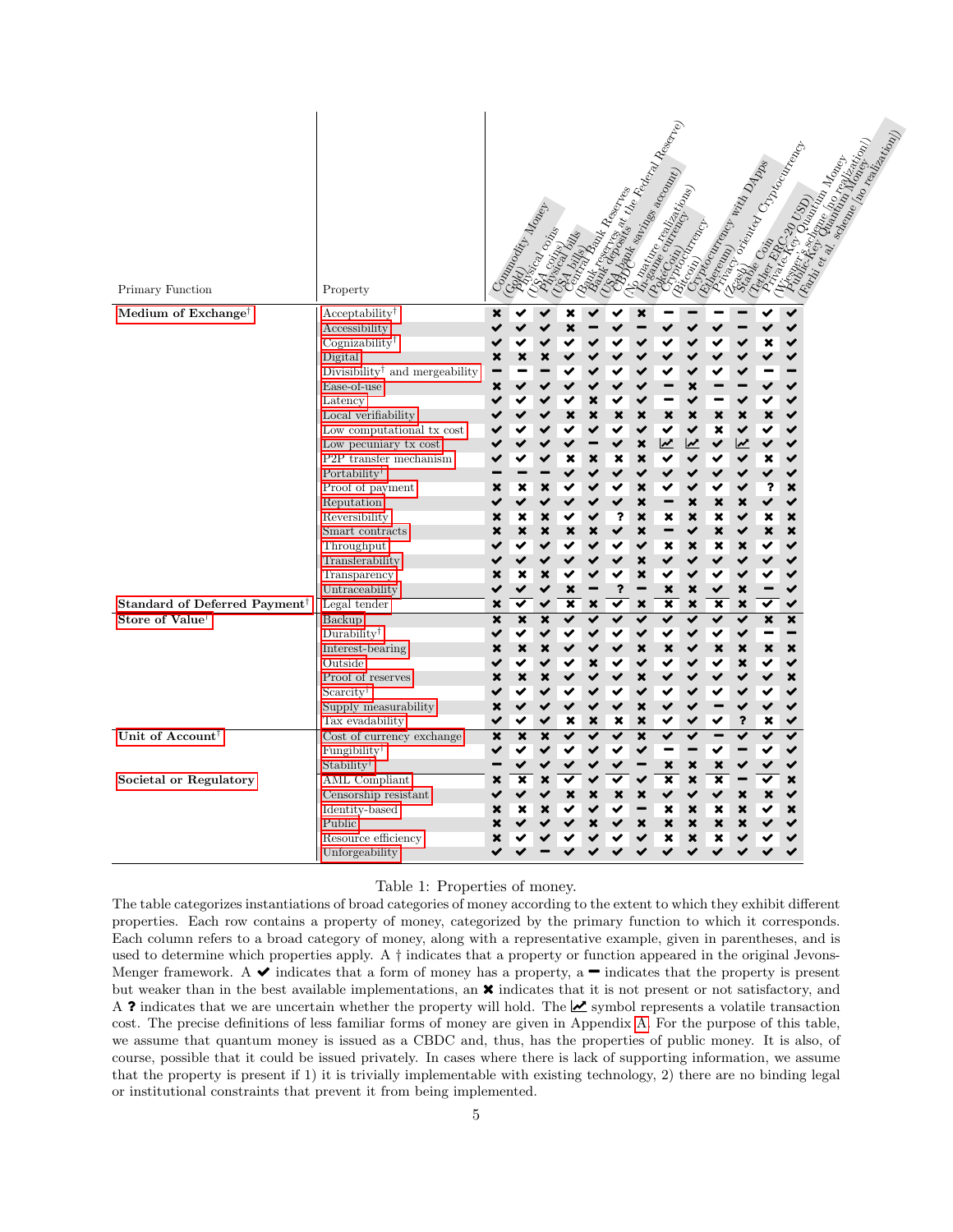While the need for cognizability declined in the 20th century, it may once again become important in the emerging era of currency competition. Increased fragmentation in the monetary system, driven by a rise in the popularity of cryptocurrencies, other forms of private money, and competing CBDCs may make it difficult for users to identify counterfeit and fraudulent products. Indeed, theory suggests that reduced cognizability could result in increased counterfeiting and fraud [\(37–](#page-22-14)[39\)](#page-22-15).

The quantum money literature provides a refinement to the concept of cognizability that requires that a unit of money that is verified once – and, thus, appears to be valid – must also pass further verification attempts. This rules out acts of sabotage, where the attacker harms others, but does not benefit monetarily.

To understand this refinement, consider the case where malicious Mallory has valid bills, but tampers with them in such a way that they pass verification on the first attempt, but fail on subsequent attempts. Mallory sends that money to honest Alice who accepts the bills after they pass the (first) verification attempt. However, when Alice attempts to spend the money, it will fail the (second) verification attempt. Therefore, Alice is harmed, even though Mallory does not gain anything directly from the attack. This standard of cognizability is difficult to achieve in the context of quantum money, where the outcome of verification is not necessarily deterministic [\(40–](#page-22-16)[43\)](#page-22-17).

<span id="page-5-0"></span>Digital. We define a form of money as "digital" if it can be exchanged remotely.<sup>[2](#page-0-0)</sup> Existing quantum money schemes fall into the "digital" category of money, since transactions are conducted through the exchange of information, rather than the exchange of physical tokens.

<span id="page-5-1"></span>Divisibility and mergeability. Divisibility is typically interpreted as a relative measure. Lee and Wal-lace [\(44\)](#page-22-18), for instance, use the ratio  $M/s$ , where M is the per capita money stock and s is the size of the most common monetary unit. They find that this measure ranged from 25 to 130 in medieval Europe; whereas, it was closer to 40,000 for the United States in 2004.<sup>[3](#page-0-0)</sup>

The concept of divisibility has been linked to money's medium of exchange function as early as Jevons [\(1\)](#page-21-0), but gained renewed relevance in the era of digital currencies. Furthermore, its definition may also need to be revisited, since many forms of modern money, including bank deposits, can be divided into small denominations frictionlessly and without liquidity considerations. Thus, the most common denomination size may no longer be the relevant divisor.<sup>[4](#page-0-0)</sup>

Demand deposits typically allow for divisibility down to the smallest denomination of coin or lower. Cryptocurrencies allow for an even higher degree of divisibility: the smallest denomination of Bitcoin is 1 satoshi, which is  $10^{-8}$  bitcoins. An interesting use-case for such high divisibility is micro-payments (also called micro-transactions), which have been studied extensively in the context of electronic-cash systems.[5](#page-0-0)

<sup>2</sup>Bech and Garratt [\(10\)](#page-21-6) propose a taxonomy of money where "physicality" constitutes one of the four core properties, and where physical is the opposite of digital.

<sup>&</sup>lt;sup>3</sup>Prior to the 19th century, money was not widely available in small denominations [\(45,](#page-22-19) [46\)](#page-23-0). While may have been optimal [\(44\)](#page-22-18), it also likely that it impeded the functions of money.

<sup>4</sup>Jevons [\(1\)](#page-21-0) makes the following connection between money's divisibility and its capacity to serve as a medium of exchange: "a minor inconvenience of barter arises from the impossibility of dividing many kinds of goods. A store of corn, a bag of gold dust, a carcase of meat, may be portioned out, and more or less may be given in exchange for what is wanted. But the tailor, as we are reminded in several treatises on political economy, may have a coat ready to exchange, but it much exceeds in value the bread which he wishes to get from the baker, or the meat from the butcher. He cannot cut the coat up without destroying the value of his handiwork. It is obvious that he needs some medium of exchange, into which he can temporarily convert the coat, so that he may give a part of its value for bread, and other parts for meat, fuel, and daily necessaries, retaining perhaps a portion for future use."

 $5$ See, e.g.,  $(47)$ , and  $(48)$ , and the references therein.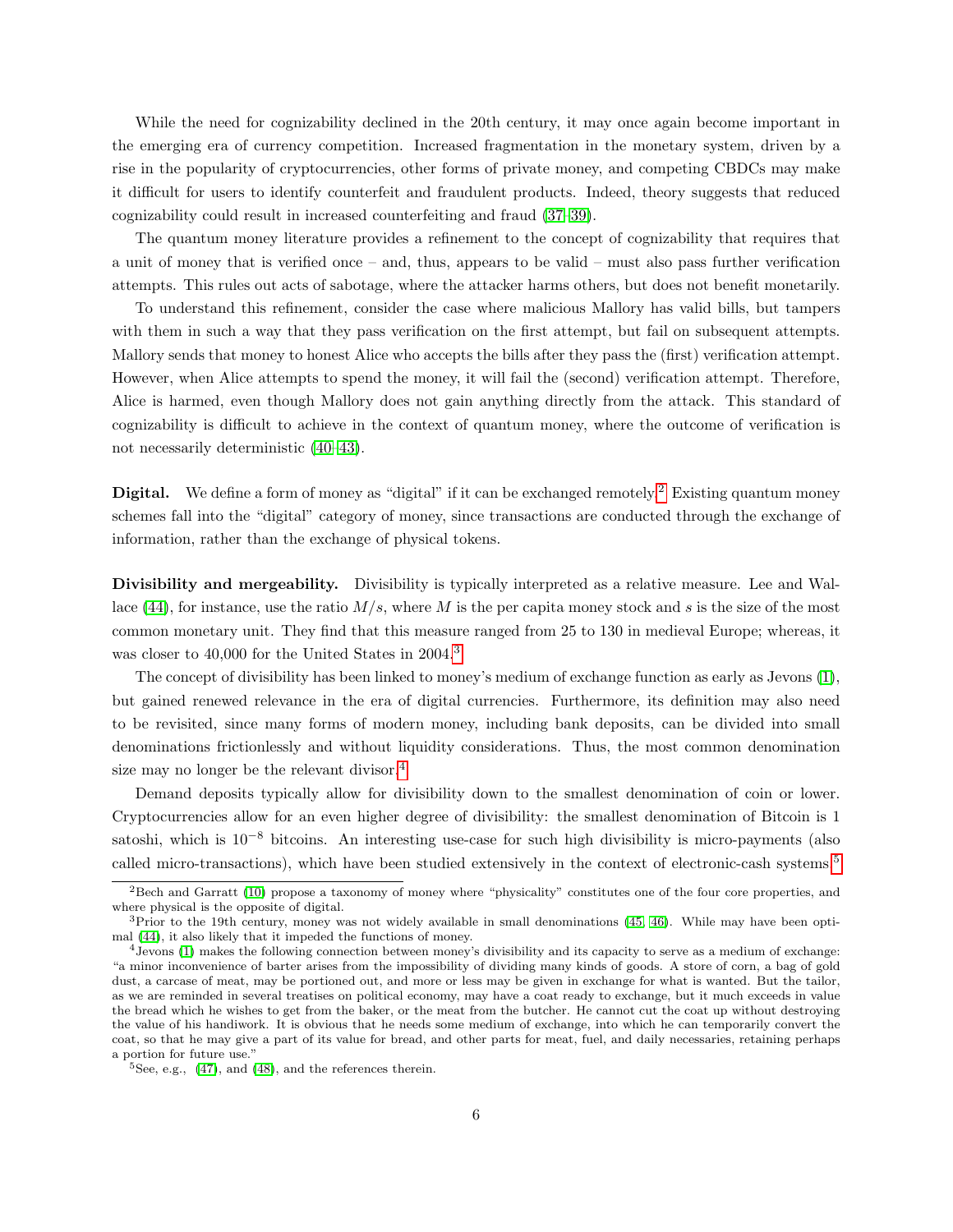One such example relates to the main challenge in file-sharing peer-to-peer networks, such as BitTorrent [\(49\)](#page-23-3), which is to discourage free riding  $(50)$ . A simple way to encourage users to upload is to provide pecuniary incentives; however, this is challenging in a setting where there is no trust between the transacting parties. Fine-grained divisibility is useful because it permits payments for small chunks of data, eliminating the possibility of abusing the system.[6](#page-0-0) There are existing solutions that claim to use an approach that is similar to the one mentioned here.<sup>[7](#page-0-0)</sup> In contrast, existing quantum money schemes would not allow for frictionless divisibility.

In addition to divisibility, forms of money differ in the extent to which units can be merged together, a property which we will refer to as mergeability. Gold, for instance, can both be divided into arbitrarily fine units and also merged by melting the pieces together.

Mergeability is always achievable by collecting multiple units of the same denomination. However, storing more units may require more resources. With respect to physical cash, mergeability can be measured as the minimum number of units required to sum to an arbitrary number, x. For instance, in an economy with an idealized form of cash, which comes in denominations of  $10^k$  for  $k \in \mathbb{N}$ , the mergeability scaling would be at most  $10 \cdot \lceil \log_{10}(x) \rceil$ .

Other forms of money, such as bank deposits and cryptocurrencies, achieve perfect scaling. That is, they do not require more resources to store more value.

For example, in an economy that uses precious stones as commodity money, the amount of resources needed to store N stones of a given size is higher than the amount needed for  $N-1$ . However, if multiple types of precious stones are used, this will naturally result in different "denominations," allowing for the exchange of two low value stones for a higher value stone.

<span id="page-6-1"></span>Ease of use. The cognizability of money is closely related to its ease of use. While cognizability refers to the difficulty of determining whether a piece of money is valid, ease of use refers to the difficulty of conducting a transaction with a unit of money, part of which will involve determining whether it is valid. Survey evidence suggests that perceived ease of use may be an important factor in determining whether or not an individual is willing to use a new form of money, such as a cryptocurrency [\(51\)](#page-23-5).

<span id="page-6-0"></span>Latency. Latency is defined as the time it takes for a transaction to settle. There are several potential causes of increased latency. Physical constraints are one: the speed of light, for instance, could add an order of a second for every round of communication needed in a digital transaction. A Bitcoin transaction is confirmed only after it is mined in a block, which takes 10 minutes on average [\(52\)](#page-23-6). In other systems, such as credit cards, an inquiry into whether a transaction is fraudulent might incur a delay if the payer is asked to confirm the details of the relevant transaction. Note that latency is weakly coupled with the notion of reversibility.

 $6F$ or example, if a payment of 1 cent occurs after 1MB, a free rider might try to download 1MB of the file, and then "run away" without paying. This free-rider might try to download the other parts of the file from other users, or other mechanisms. Naturally, in such systems, these types of strategies can be easily automated. If payment of a 10−<sup>6</sup> cent is done after 1 byte, the user cannot download and "run away" with more then 1 byte, which renders this attack useless.

<sup>7</sup>Tokens worth at least \$62 million USD that can be used in this market are currently in circulation as of January 2020. Evaluating the credibility of these services and tokens is outside the scope of this paper.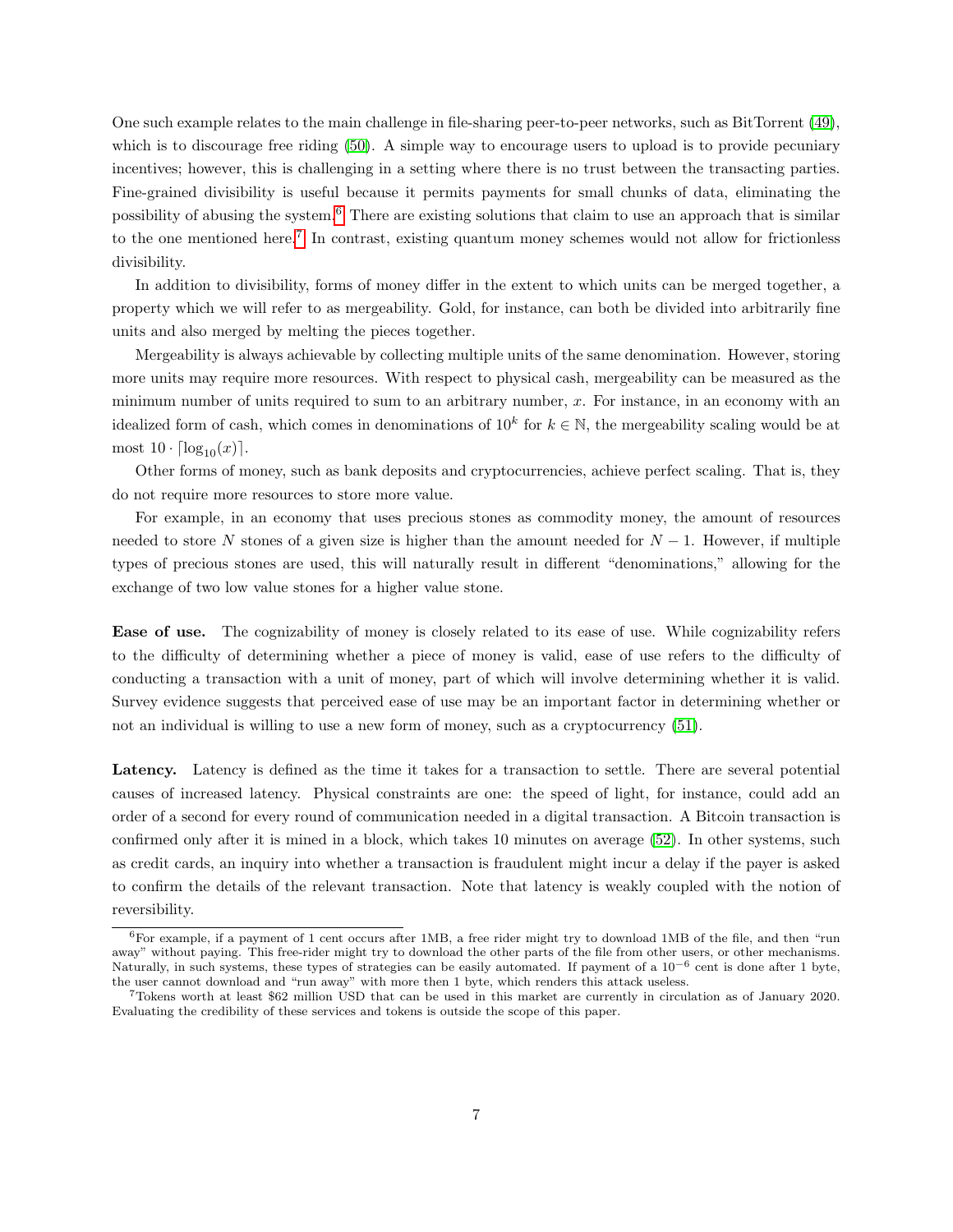<span id="page-7-0"></span>Local verifiability. Local verifiability means that counterfeiting can be detected without the involvement of a trusted third party. It was introduced as one of the necessary properties of a public-key quantum money scheme by Aaronson [\(53\)](#page-23-7), but can also be used to evaluate the desirability of any form of money, including physical bills and coins, which can also be locally verified by checking markers of authenticity. In contrast, private bank money, private-key quantum money, and cryptocurrencies are not locally verifiable, since they require communication either with an authenticator or a digital ledger. Jevons [\(1\)](#page-21-0) argued that precious gems were not sufficiently cognizable, since counterfeits were difficult to detect without expertise, which can be viewed as an early evaluation of local verifiability. Finally, note that a scheme cannot have both local verifiability and backup; otherwise, it will be trivial to construct counterfeit bills that pass verification.

<span id="page-7-1"></span>Low computational cost. The main computational resources needed to participate in a transaction are the time complexity required to make and verify a transaction, network connectivity, liveliness, storage, memory, and power consumption. Informally, time complexity is the number of computational steps needed to perform or verify a transaction. And liveliness is the requirement that both participants to a transaction be online at least periodically.

Bank deposit transfers via contactless chip debit cards are an example of low computational costliness: all of the power needed is supplied over the air.<sup>[8](#page-0-0)</sup> In contrast, the original Bitcoin client was computationally costly: users had to download the entire blockchain before they could send or receive bitcoins.[9](#page-0-0)This, of course, creates a burden for the users, both in terms of the storage requirements and network capacity. Already, in his original manuscript, Nakamoto suggested using a Simplified Verification Protocol (SPV), which would reduce both storage and network communication requirements. The security risks increase only slightly when one uses SPV wallets, rather than a full node. Indeed, SPV is used in most of the recommended mobile Bitcoin clients today, and none of the mobile clients support full validation.<sup>[10](#page-0-0)</sup>

Private (shielded) transactions in ZCash have a high time complexity, storage and communication cost, since users have to download the full block-chain, store it, and perform an intensive computational task using that data [\(54\)](#page-23-8).

<span id="page-7-2"></span>Low pecuniary transaction cost. Some payment instruments, such as bank transfers and credit cards, incur a pecuniary cost in the form of a fee imposed on the sender or receiver. To the contrary, transactions using physical cash do not.

Most cryptocurrencies require the sender to pay a transaction fee. This fee determines the priority with the order is handled. Especially during price surges, transaction fees tend to rise, as the demand for transactions rises. The fee structure differs from that of a credit card transaction, since it depends mostly on the total level of demand in the system, rather than on the amount of the transaction. This is similar to a check, which typically incurs a fixed fee per transaction that is not proportional to the amount.

Private-key quantum money schemes may, in principle, impose a validation fee, depending on the arrangement of the scheme. In contrast, public-key quantum money schemes do not require a third party to participate in the transaction, so no fee could be imposed, as is the case with physical cash.

<sup>8</sup>Chip cards are denoted Integrated Circuit Cards (ICCs) in the [EMV specification.](https://www.emvco.com/emv-technologies/contactless)

<sup>9</sup>As of October 2021, it is more than 370GB, making it impractical for mobile phones. Source: [https://www.blockchain.](https://www.blockchain.com/charts/blocks-size) [com/charts/blocks-size](https://www.blockchain.com/charts/blocks-size).

<sup>10</sup>Source: <https://bitcoin.org/en/choose-your-wallet?step=5>.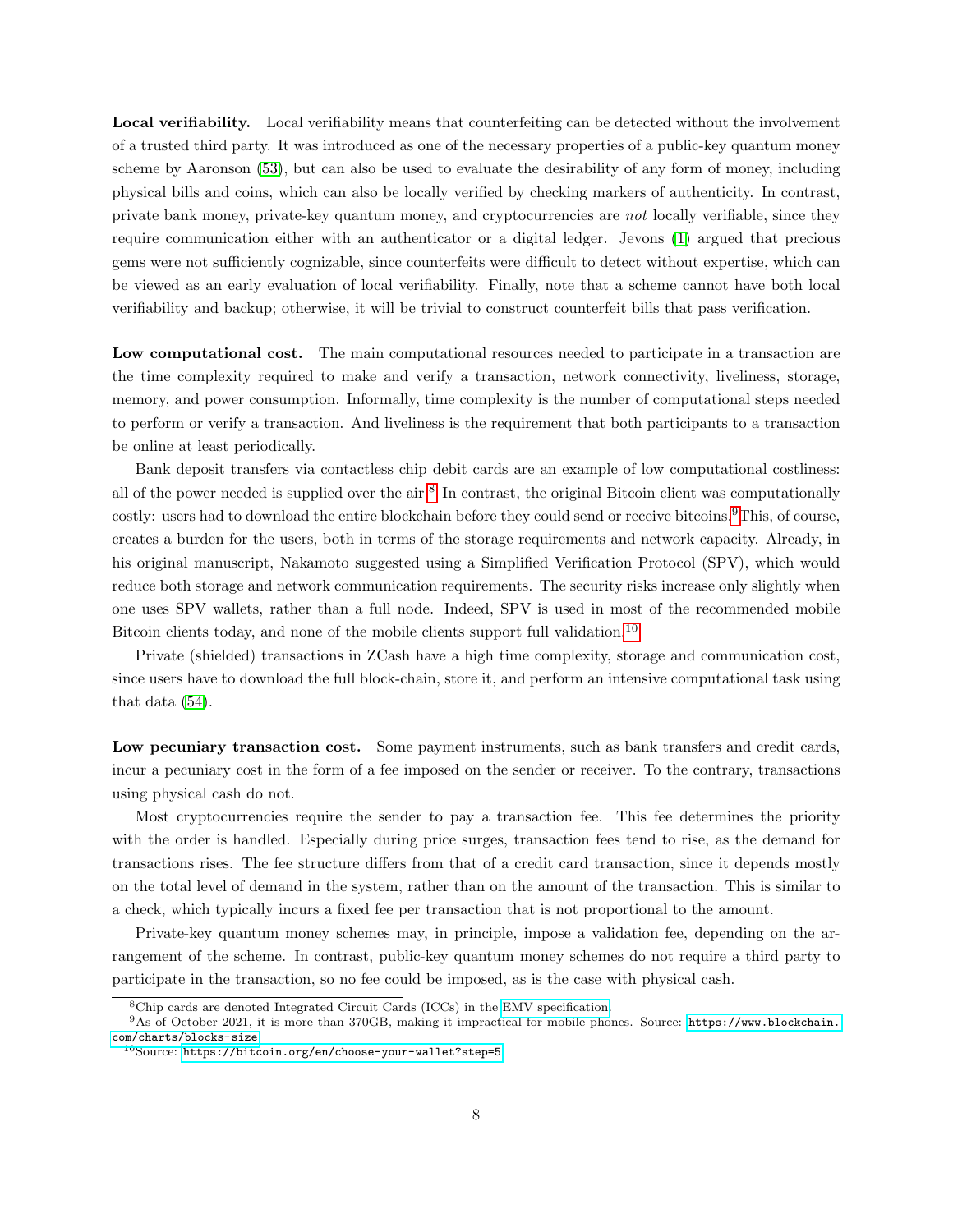<span id="page-8-0"></span>**P2P transfer mechanism.** Bech and Garratt [\(10\)](#page-21-6) categorize forms of money by the mechanism used to transfer value. They define a peer-to-peer mechanism as one where "...transactions occur directly between the payer and the payee without the need for a central intermediary." They also point out that "On a computer network, the peer to-peer concept means that transactions can be processed without the need for a central server."

<span id="page-8-1"></span>Portability. Portability is commonly referenced as a necessary property of money [\(1\)](#page-21-0). The need for portability is likely what lead to the creation of "representative money," such as notes that could be converted into a commodity, to replace the use of the commodity itself as a form of money. While portability might appear to be trivially satisfied for all digital forms of money, it can be hard to achieve in certain cryptocurrency schemes. Until recently, ZCash shielded transactions required access to the entire blockchain, which created substantial storage requirements that could be prohibitive for mobile payments.

<span id="page-8-2"></span>Proof of payment. Suppose Alice pays \$1 to Mallory, the malicious merchant, to purchase a product. Mallory takes the \$1 bill for inspection, secretly replaces it with counterfeit money, and then passes the counterfeit bill to Alice, claiming that the money she paid with was invalid. This form of fraud cannot be done with other forms of payment. For example, with an (idealized) credit card service, there could be no such disagreement between Alice and Mallory, since the credit card company, which is assumed to be honest, serves as an intermediary. More generally, a "proof of payment" protocol can be used to prevent such disagreements. Bitcoin, for example, currently supports such a protocol  $(55)$ .<sup>[11](#page-0-0)</sup>

On the other hand, public-key quantum money transactions leave no record and, similar to cash, do not offer an obvious means of achieving proof of payment. One possible workaround could be the following. Suppose Alice wants to send \$10 of quantum money to Mallory. Instead of sending it all at once, she could divide the payment into 1000 iterations. In each iteration, she would send 1¢and expect a digital signature approving the payment in return. If Mallory fails to provide such a signature, Alice would abort. The worst case scenario is that Alice would not have a proof of payment for 1¢. It is hard to imagine such a process being conducted with physical cash, but electronic forms of money could incorporate it at the protocol level, without most users even being aware of its existence.

<span id="page-8-3"></span>Reputation. One determinant of acceptability is the trust that users have in a form of money or in its issuer. As such, reputation or "brand trust" may provide valuable information about a form of money's capacity to function as a medium of exchange and has the advantage of being evaluable prior to issuance. CBDCs, for instance, may be evaluated in terms of a central bank's reputation for maintaining price stability. Similarly, privately-issued digital currencies, such as Facebook's Diem [\(56\)](#page-23-10) may be evaluated in terms of the issuer's name recognition or reputation for technical prowess.

<span id="page-8-4"></span>Reversibility. In general, payment with physical forms of money, such as coins and bills, cannot be reversed unless both parties consent. This differs from digital forms of payment, such as private bank money, transferred via debit transaction, which allows for the reversal of transactions under certain circumstances. Allen et al. [\(57\)](#page-23-11) discuss a broader term, rectification, which also allows a user to correct information about

 $11$ As far the authors are aware, the Bitcoin Lightning Network – a second layer built on top of Bitcoin – does not provide a proof of payment.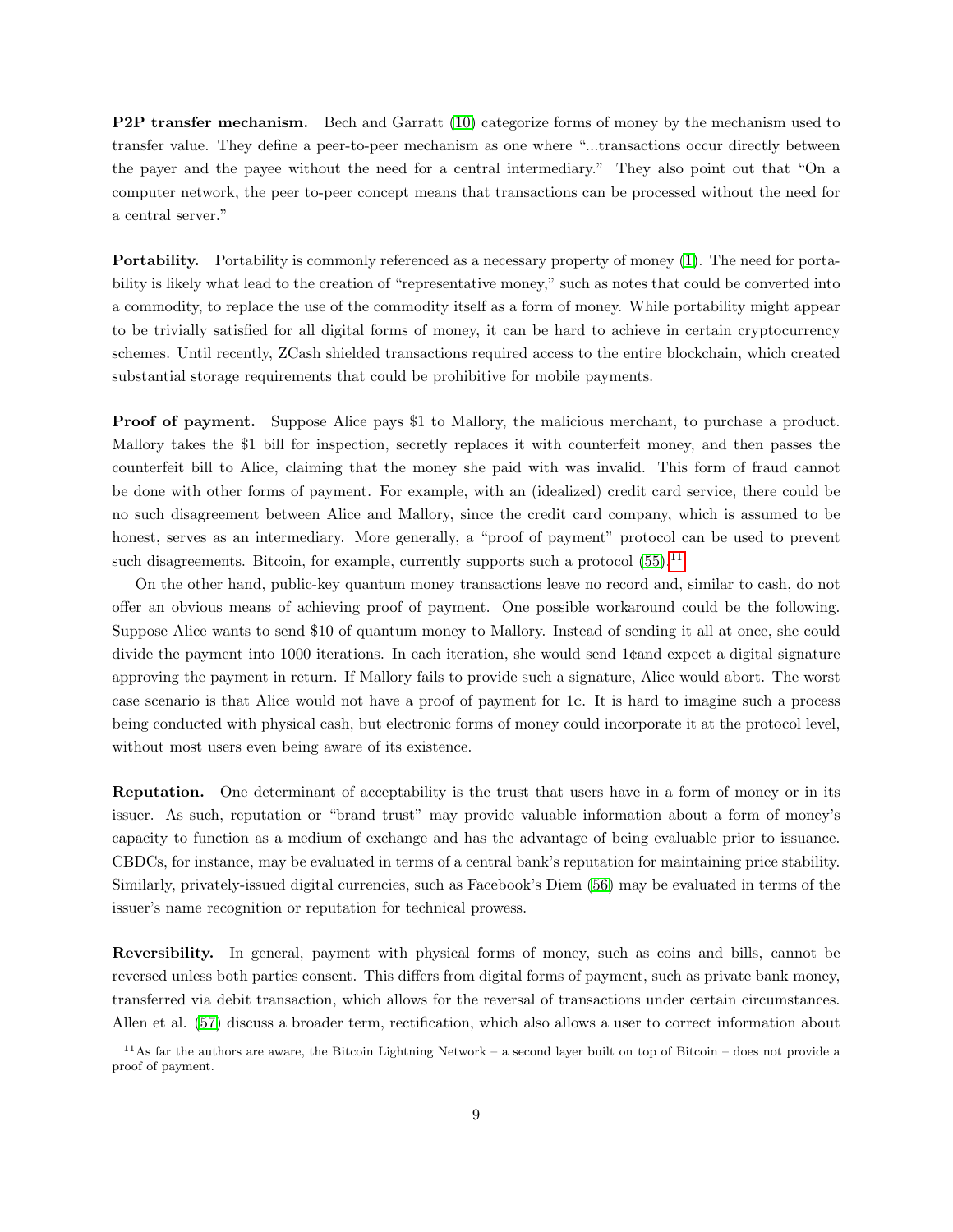themselves, and argue that a currency's rectifiability is typically increasing in the extent to which its ledger system is centralized.

With respect to quantum money, public-key schemes do not communicate with a trusted third party and do not leave a record. Thus, reversibility is not possible. Reversibility for private-key quantum money could be introduced, by allowing for an escrow period before settlement, hence, introducing a trade-off with latency.

The reversibility of a CBDC will depend on the scheme that the central bank adopts. In general, schemes that are identity-based and centralized will afford a greater degree of reversibility.

#### <span id="page-9-1"></span>Smart contracts. Buterin [\(58\)](#page-23-12) describes smart contracts as:

... systems which automatically move digital assets according to arbitrary pre-specified rules. For example, one might have a treasury contract of the form "A can withdraw up to X currency units per day, B can withdraw up to Y per day, A and B together can withdraw anything, and A can shut off B's ability to withdraw".  $(...)$  What Ethereum intends to provide is a blockchain with a built-in fully fledged Turing-complete programming language that can be used to create "contracts" that can be used to encode arbitrary state transition functions, allowing users to create any of the systems described above, as well as many others that we have not yet imagined, simply by writing up the logic in a few lines of code.

Bitcoin provides a scripting language which can be used to design simple smart contracts: notable examples include multi-sig(nature) transactions, in which the consent of m-out-of-n parties is needed to spend bitcoins; and atomic cross-chain swaps (see page [18\)](#page-17-1), which allow Alice and Bob to trade two cryptocurrencies without trusting each other [\(59\)](#page-23-13).

More expressive platforms, such as Ethereum, allow for greater flexibility, which has enabled the development of decentralized finance (DeFi) and decentralized autonomous organizations (DAOs) [\(60,](#page-23-14) [61\)](#page-23-15); however, there are two main disadvantages to adopting an expressive platform: i) bugs, which are extremely hard to rule out in expressive platforms, could result in fraud or reputational damage; and ii) increased platform complexity, which arises in part from the difficulty of correctly calibrating fees to take into account the computational cost for miners or validators.

Allen et al. [\(57\)](#page-23-11) argue that CBDCs should not offer a scripting language to third-party developers for smart contracts, but should instead hardwire in a limited set of contracts to reduce the prevalence of bugs. Quantum money does not solve the consensus problem or any variant of it, and existing constructions do not provide functionality for smart contracts.

<span id="page-9-0"></span>Throughput. In the context of payments, throughput measures the amount of transactions that can be processed in a system at a point in time. It is closely related to the concept of scalability in cryptocurrencies and other forms of digital payment [\(57\)](#page-23-11). Physical cash faces no bottleneck that limits throughput. Credit card networks, in contrast, do face limitations, but have high rates of throughput. VISA and MasterCard, for instance, have claimed to be able to process 24,000 and 44,000 transactions per second, respectively [\(62\)](#page-23-16). In contrast, cryptocurrencies are typically low-throughput forms of payment. Bitcoin, for instance, processes at most 7 transactions per second and would need to change its protocol to substantially increase this rate [\(59\)](#page-23-13).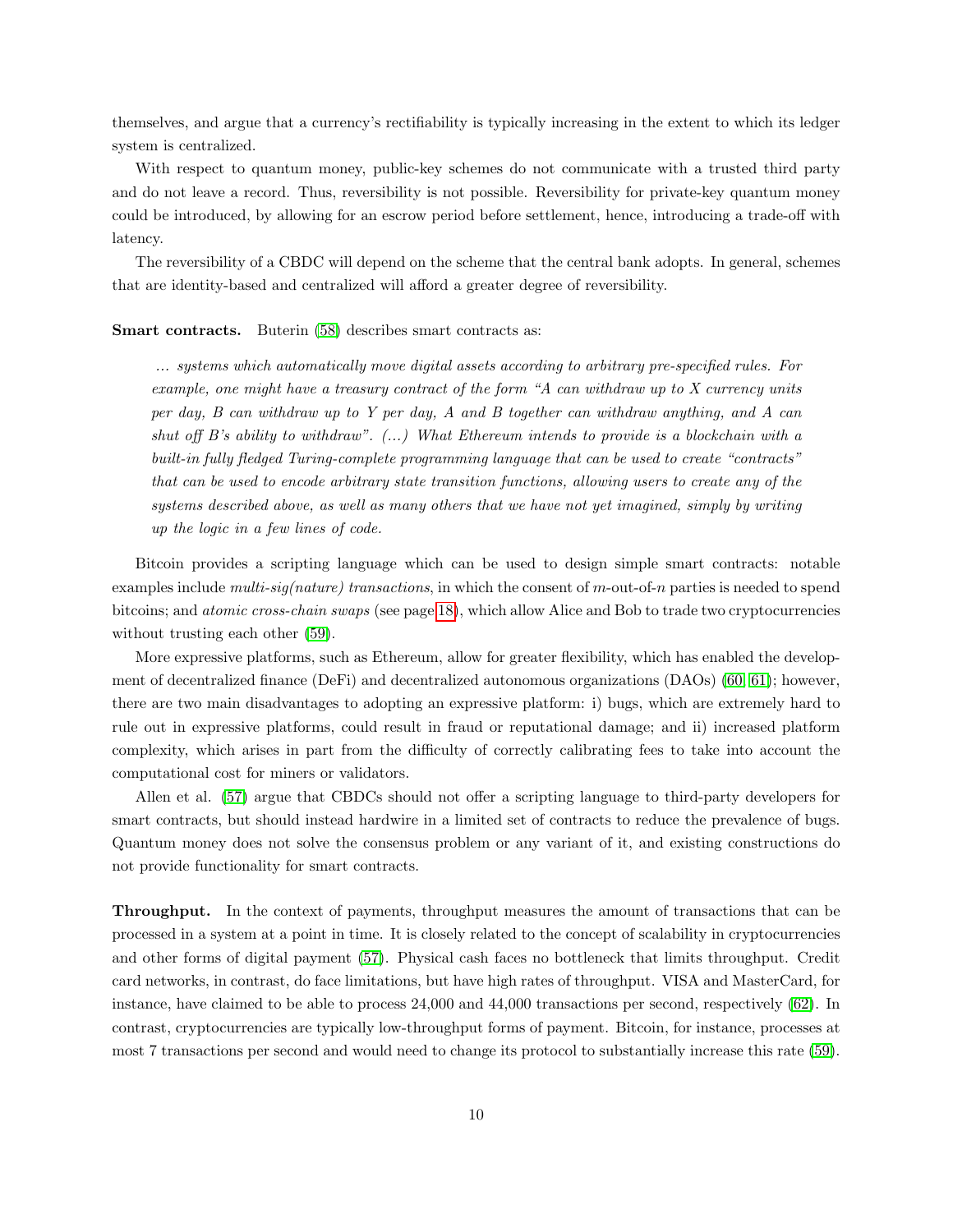Finally, public-key quantum money does not rely on any central bottleneck for verification and, thus, could achieve high throughput.

<span id="page-10-1"></span>Transferability. Transferability means that a form of money can be either physically or digitally transferred from one owner to another. Some historical forms of money, such as the large stones used on the Island of Yap [\(63,](#page-23-17) [64\)](#page-23-18), had transferable ownership, but could not be physically moved. Certain forms of in-game money, such as PokéCoin, may not be resalable and, thus, may either be spent or saved, but not transferred.

<span id="page-10-2"></span>Transparency. Transparency can be either involuntary or optional. Since involuntary transparency is the opposite of untraceability, we will focus on the optional case. Zcash provides a clear example of this: users who want anonymity and privacy can have it; however, those who want transparency also have a mechanism for achieving it. Bitcoin also supports a similar notion called "hierarchical deterministic wallets" [\(59,](#page-23-13) [65\)](#page-23-19).

Optional transparency allows for the limited and voluntary exchange of information. This might include business partners who want to provide each other transparency with respect to their accounts, but do not want to provide such information to the public at large.

Physical cash does not produce records and cannot provide a mechanism for optional transparency. Bank accounts may offer a view-only permission to users that the account holder selects and, thus, can provide optional transparency. Most CBDC schemes could also provide a similar functionality.

<span id="page-10-0"></span>Untraceability. Untraceability (or anonymity) makes it difficult to identify the users that are involved in a transaction [\(66\)](#page-24-0). Full untraceability is hard to achieve without privacy, which entails hiding the existence and details of a transaction. This includes – perhaps most importantly – hiding the amounts involved [\(67\)](#page-24-1).

Auer and Böhme [\(68\)](#page-24-2) and Allen et al. [\(57\)](#page-23-11) argue that there is a fundamental tradeoff in CBDC design between untraceability and anti money laundering compliance. Chaum et al. [\(20\)](#page-21-14) propose a CBDC scheme that would allow for anonymity while still using the central bank as a trusted third party. Agur et al. [\(16\)](#page-21-10) argue that CBDCs that focus on anonymity as a core property will tend to be substitutes for cash, rather than bank deposits. The decline of cash might increase the demand for digital forms of money that provide a strong form of untraceability.

Bitcoin has a low level of untraceability as a consequence of its ledger, which is open for everyone to inspect [\(69\)](#page-24-3). Some cryptocurrencies have improved upon Bitcoin by using various cryptographic techniques. These privacy-enhancing technologies for cryptocurrencies require various trade-offs. For example, ZCash [\(70,](#page-24-4) [71\)](#page-24-5) requires a trusted-setup, which reduces the level of unforgeability. Additionally, private or "shielded" transactions are four times bigger in size  $(2KB, \text{ instead of } 0.5KB^{12})$  $(2KB, \text{ instead of } 0.5KB^{12})$  $(2KB, \text{ instead of } 0.5KB^{12})$ . As of August 2021, the number of non-private transactions is an order of magnitude larger than the private transactions transactions.

In a private-key quantum money scheme, the central bank participates in every transaction and, thus, untraceability is not possible. Furthermore, quantum bills used in private-key schemes have unique (classical) serial numbers, so users do not have any privacy or anonymity with respect to the bank. In public-key quantum money schemes, the central bank itself is only involved during the minting and issuance of money, so it provides the same level of privacy and anonymity as physical cash.<sup>[13](#page-0-0)</sup>

<sup>12</sup>Source: <https://z.cash/upgrade/>

<sup>&</sup>lt;sup>13</sup>A bill has a serial number, which can be used to perform tracking. Consequently, coins afford more privacy and anonymity.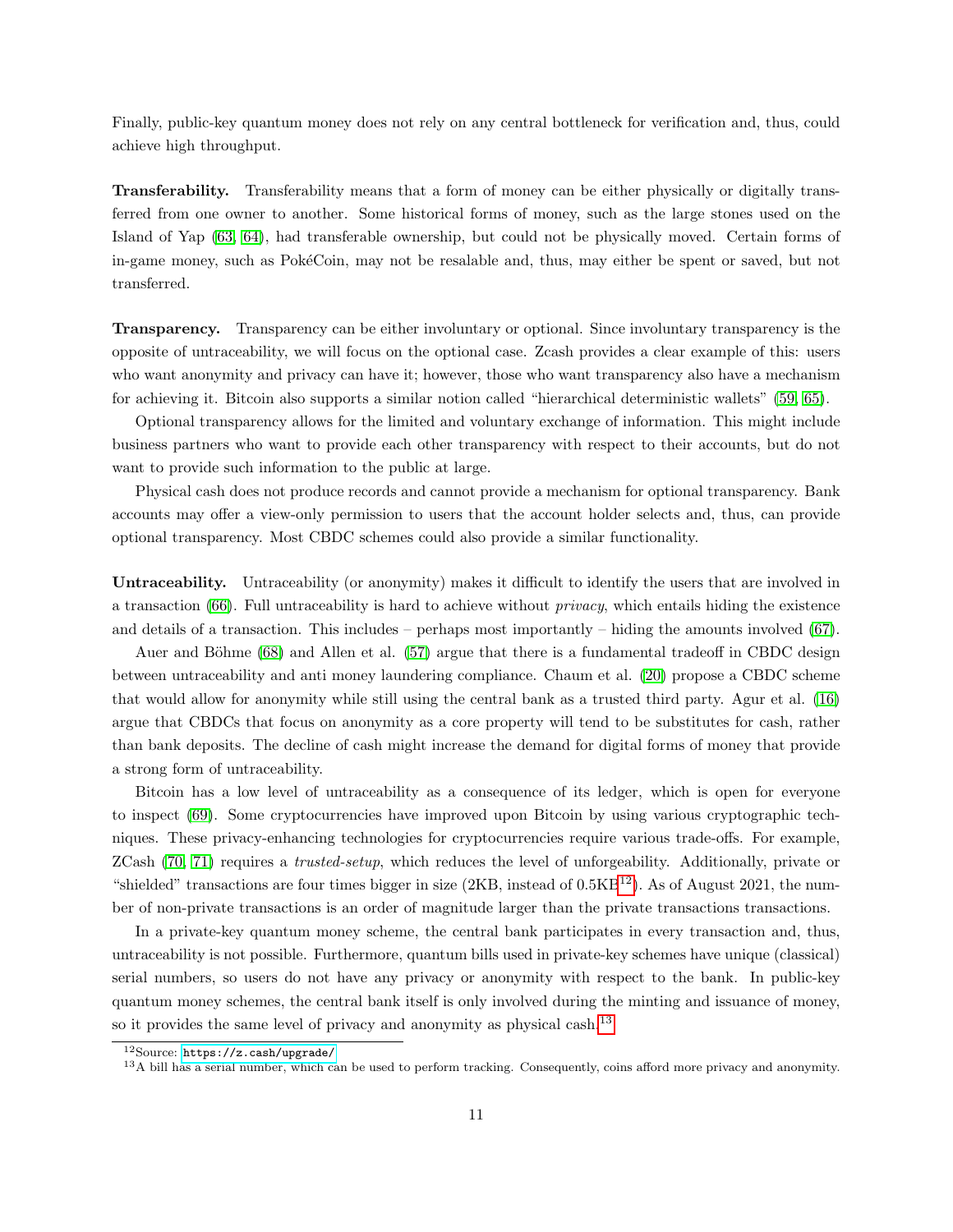#### 2.2 Standard of Deferred Payment

<span id="page-11-1"></span>A standard of deferred payment is a broadly or legally accepted means of repaying debt. While it is often excluded from the list of functions of money, it was discussed in Jevons [\(1\)](#page-21-0) and may provide a substantial advantage to public money in currency competitions.

<span id="page-11-2"></span>Legal tender. While private bank money is a *de facto* acceptable means of discharging debt and paying taxes, central bank issued currencies are typically the only form of money that is de jure acceptable and, thus, "legal tender." While having legal tender status is likely to improve the acceptability of a form of money, it does not necessarily imply that it must be legally accepted as payment for goods and services [\(72\)](#page-24-6).

#### 2.3 Store of Value Function

<span id="page-11-3"></span>Jevons [\(1\)](#page-21-0) and Menger [\(2\)](#page-21-1) both argued that one function of money was to act as a store of value. That is, goods and services can be converted into money, stored for a period of time, and then converted into other goods and services for the purpose of consumption. This allows producers of perishable goods to sell them immediately and store their value in a medium that does not rapidly depreciate. For a discussion of the store of value property in the economics literature, see [\(73\)](#page-24-7), [\(74\)](#page-24-8), and [\(75\)](#page-24-9).

Anti-theft prevention. Forms of money differ in their capacity to prevent theft. Since theft prevention will depend on the use of best practices and, thus, will vary across users, we do not attempt to rank it across forms of currency. In general, applying the best practices when safeguarding digital forms of money will allow for a high standard of security while having a minimal impact on the money's capacity to carry out its functions. Compare, for instance, the use of one-time passwords for digital money to lockbox banking for commodity money. It is clear that the latter more substantially inhibits money's medium of exchange function. With respect to cryptocurrencies and CBDCs, key management is a particularly important dimension of anti-theft security. Secure hardware, such as hardware wallets, can be used as an effective anti-theft mechanism, but should not be the basis for achieving [unforgeability](#page-17-0) in a currency [\(57\)](#page-23-11).

<span id="page-11-0"></span>Backup. The ability to back up a form of money provides protection against computer failure and loss. Cash and coins cannot be backed up, since they are physical tokens that are not traceable to an individual. Cryptocurrencies, such as Bitcoin, can be backed up by saving a private key. There are, of course, many practical aspects of a good backup system.

Bitcoin, as well as many other cryptocurrencies, support a standardized mnemonic based system [\(76\)](#page-24-10), and provide the following motivation for it:

A mnemonic code or sentence is superior for human interaction compared to the handling of raw binary or hexadecimal representations of a wallet seed. The sentence could be written on paper or spoken over the telephone.

In addition, Bitcoin supports a passphrase that would be needed to access the backup [\(77\)](#page-24-11). This adds another layer of security to withstand, for example, an "evil maid attack" from an adversary who gains physical access to the backup.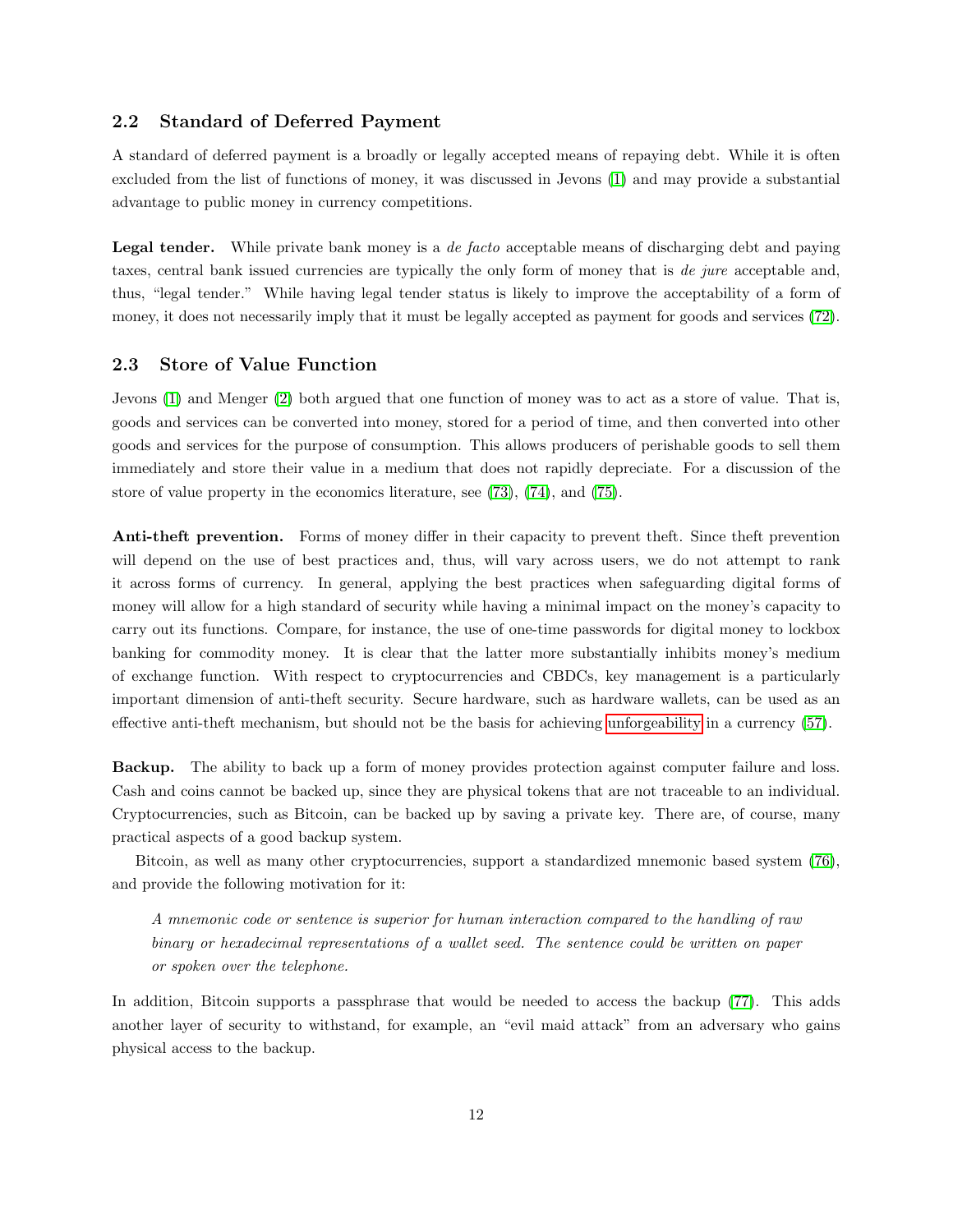In contrast, public-key quantum money schemes cannot be backed up, since the quantum states underlying the money cannot be copied and there is no public record of transactions. In principle, a central bank could put a mechanism in place to provide backup for private-key quantum money, such as the scheme introduced in Coladangelo [\(78\)](#page-24-12).

<span id="page-12-0"></span>Durability. Prior to the development of metallic coins, the durability of a form of money was an important consideration. Jevons [\(1\)](#page-21-0) identifies corn in ancient Greece, olive oil in the Mediterranean, and jewelry in pre-colonial North America as goods that were sufficiently durable to fulfill the functions of money. All digital forms of money that offer a form of backup satisfy a higher standard of durability than is achievable with any physical currency. Those without backup, including quantum money, are as durable as the device on which they are stored. See Taub [\(79\)](#page-24-13) for a theoretical analysis of durability in the context of commodity money.

<span id="page-12-1"></span>Interest-bearing. Physical cash is not associated with an account or a record of ownership and, thus, cannot be interest-bearing; however, competing forms of money, such as bank deposits, cryptocurrencies, and CBDCs do not have an equivalent limitation and could, in principle, bear interest. As Brunnermeier and Niepelt [\(14\)](#page-21-7) discuss, constructing a CBDC with an interest rate gives the central bank another tool for conducting monetary policy. Furthermore, negative interest rates on CBDCs could be used to extend the effective lower bound (ELB) if physical cash eventually disappears due to lack of demand [\(10,](#page-21-6) [80\)](#page-24-14), which could be useful during slow recoveries [\(81\)](#page-24-15).

An interest-bearing CBDC could also have negative implications for financial stability by disintermedi-ating the financial sector [\(21\)](#page-21-15); however, some argue that a well-designed CBDC could avoid this  $(82).<sup>14</sup>$  $(82).<sup>14</sup>$  $(82).<sup>14</sup>$  $(82).<sup>14</sup>$ Garratt and Zhu [\(83\)](#page-24-17) argue that an interest-bearing CBDC would put a lower bound on deposit rates, forcing larger banks to increase rates to compete when they could otherwise rely on network effects to lock-in customers. George et al. [\(84\)](#page-24-18) argue that having the option to adjust the rate on a CBDC would allow the central bank to achieve monetary autonomy and exchange rate stability.

<span id="page-12-2"></span>Outside (or inside). Forms of money are said to be either "inside" or "outside."<sup>[15](#page-0-0)</sup> Inside money, such as private bank money, is an asset for the holder and a liability for the issuer. Outside money, such as central bank-issued fiat currency, is an asset for the holder, but is not the liability of any private entity. The distinction between inside and outside money has seen increasing attention in the literature recently, as economists have attempted to describe the properties of new forms of money [\(10,](#page-21-6) [12,](#page-21-9) [14,](#page-21-7) [85\)](#page-24-19). Most existing quantum money schemes, including both private and public schemes, involve a trusted third party to perform issuance and – for private-key schemes – to perform verification. That entity is typically assumed to be a central bank, but, in principle, could be a private company or organization. As such, quantum money could be produced as either inside or outside money. Note that we use a checkmark in Table [1](#page-4-0) to indicate that a form of money is outside money, but do not take an stance on the desirability of the property.

<sup>&</sup>lt;sup>14</sup>Thus far, central banks have been hesitant to propose CBDC instantiations that include an interest rate, which may indicate that substantial concerns about disintermediation remain.

<sup>15</sup>Alternatively, inside money is sometimes called "private"; whereas, outside money is called "public."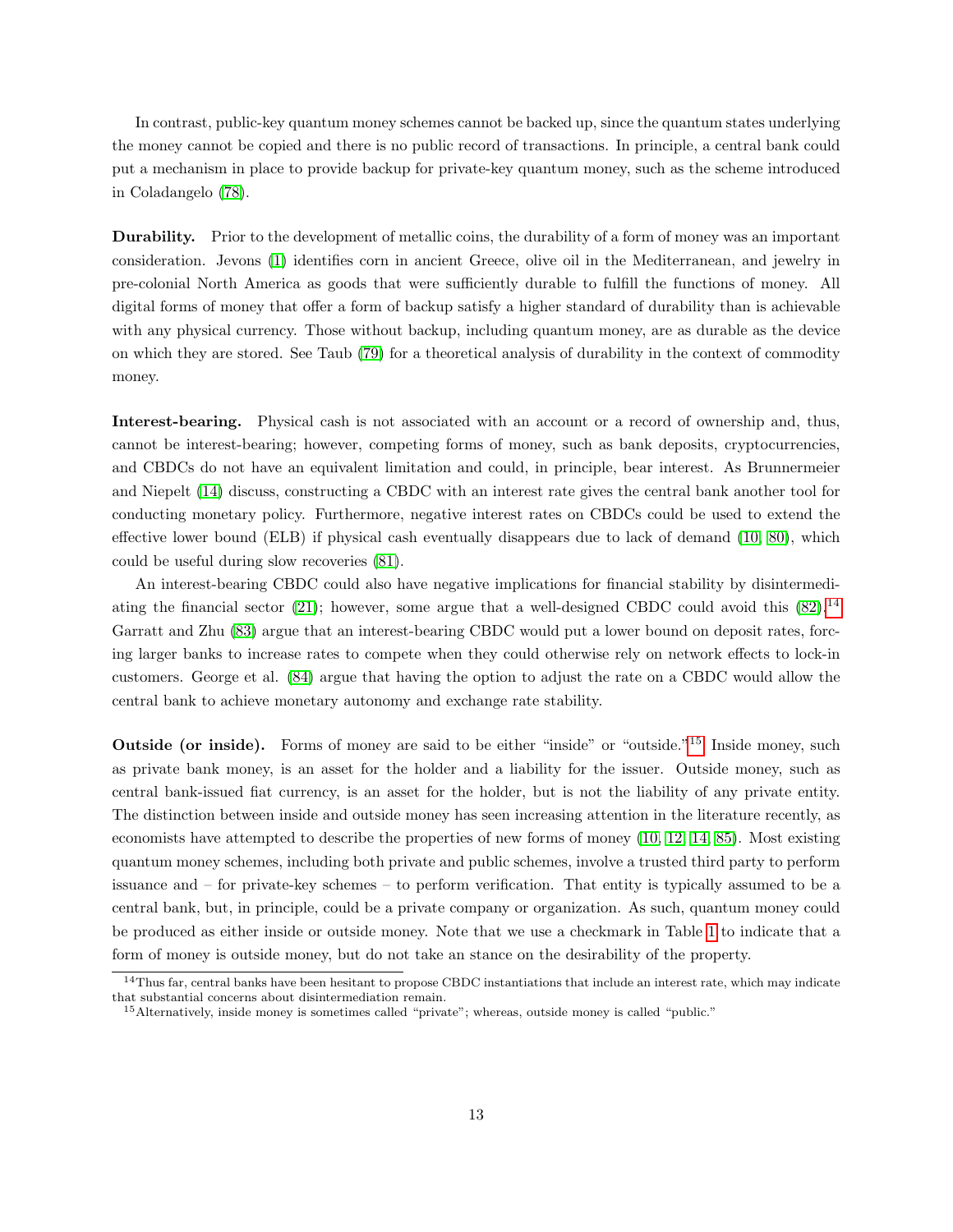<span id="page-13-0"></span>Proof of reserves. This property allows participants (typically exchanges) to attest that they have some reserve that surpasses their liabilities. In cryptocurrencies, this is done by digitally signing a message using all the private keys in their control [\(59,](#page-23-13) Section 4.4). A similar functionality could be achieved with bank deposits where a customer could prove her reserve to others by showing her digitally signed bank statement. In the above two examples, note that cheating is still possible by colluding with others who are in control of the money (e.g., by borrowing temporarily).

<span id="page-13-1"></span>Scarcity. Scarcity is defined in the context of social wealth by Walras [\(86\)](#page-24-20) as: "All things, material or immaterial ... that are useful to us and ... only available to us in limited quantity." The scarcity of commodity money primarily refers to its natural abundance and the cost of extracting additional units. The scarcity of fiat currencies, including CBDCs and CBDC-based quantum money, is determined by the central bank's supply rule and the difficulty of counterfeiting. Cryptocurencies, such as Bitcoin, are sufficiently scarce to satisfy this definition.

<span id="page-13-2"></span>Supply measurability. Some forms of money, such as cryptocurrencies, can provide accurate measurements of the amount of money in circulation. Central banks also periodically provide measurements of the amount of physical bills and coins minted and put into circulation. In addition to this, some cryptocurrencies are also able to provide information about the projected future path of supply.[16](#page-0-0) For example, with Bitcoin, an adversary with the majority of the hashing-power could steal other's people money in certain cases; however, even such an adversary cannot issue more than 21 million bitcoins.

Supply measurability can be hard to achieve, especially in privacy oriented cryptocurrencies, due to "hidden inflation" – an unrecorded increase in the money supply – which could occur due to invalid computational assumptions or bugs in the code.[17](#page-0-0) This is not only a theoretical risk: such a flaw occurred in the implementation of ZCash (see Supplementary Material [A\)](#page-19-0).[18](#page-0-0) Interestingly, there is no definitive way to know whether that bug was exploited, and therefore, what is the total supply of ZCash. In Ethereum, the amount of ether in circulation is known, but there are only few guarantees regarding future amounts.<sup>[19](#page-0-0)</sup>

<span id="page-13-3"></span>Tax evadability. From a user perspective, forms of money that do not facilitate the assessment and collection of taxes may be considered more desirable. In the services industry, for example, employees may prefer to receive tips in the form of physical cash to avoid creating a paper or electronic trail that could be used to impose taxes. Additionally, foreign investors operating in a country with a history of financial repression may want to ensure that their funds are not subject to surprise taxes or confiscation. A form of money's tax evadability is positively related to its untraceability and censorship resistance, and inversely related to its level of AML compliance. This tension is an instructive example of the distinction between monetary properties that facilitate functions that provide private value and those that achieve a societal or regulatory function.

 $17$ Note that "inflation" here refers to the amount of money in circulation, rather than the growth rate of the price level.

<sup>&</sup>lt;sup>16</sup>The time-inconsistency problem makes such commitments difficult for central banks, since it would sometimes require implementing an undesirable policy at a future date [\(87\)](#page-24-21).

 $^{18}{\rm See}$ <https://electriccoin.co/blog/zcash-counterfeiting-vulnerability-successfully-remediated>.

<sup>19</sup>See [EIP-1559.](https://github.com/ethereum/EIPs/blob/master/EIPS/eip-1559.md#eth-burn-precludes-fixed-supply)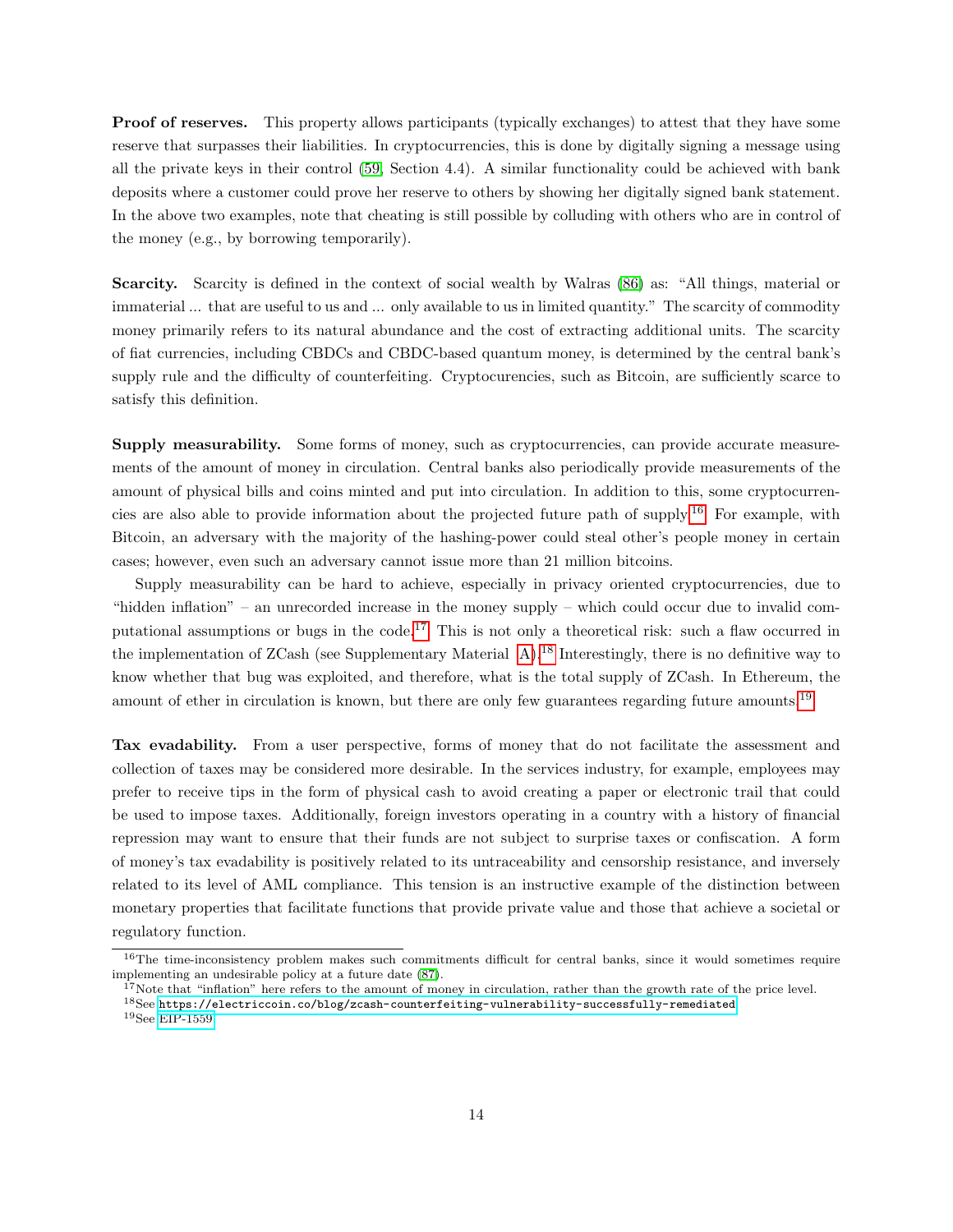#### 2.4 Unit of Account Function

<span id="page-14-0"></span>Jevons [\(1\)](#page-21-0) argues that the unit of account or "common measure of value" function of money typically arises as a consequence of its use as a medium of exchange: "Being accustomed to exchange things frequently for sums of money, people learn the value of other articles in terms of money, so that all exchanges will most readily be calculated and adjusted by comparison of the money values of the things exchanged." Brunnermeier et al. [\(12\)](#page-21-9) argue that the functions of money may become unbundled in the digital era, such that one form of money may serve as the unit of account while rarely being used as a medium of exchange. In this subsection, we will discuss the properties of money that relate to its ability to function as a unit of account.<sup>[20](#page-0-0)</sup>

In digital settings, prices could be presented according to the unit preferred by the user, and exchanging can be done automatically on the merchant's side. In digital forms of money, switching costs may be sufficiently low that they are not an important consideration in determining which currency to hold. In this case, the need for a currency to be a unit of account is diminished [\(12\)](#page-21-9).

<span id="page-14-1"></span>Cost of currency exchange. Every form of money has a cost associated with its exchange into other currencies. This includes the pecuniary costs incurred by the currency exchange, and the pecuniary and non-pecuniary costs incurred by users. Such costs are higher for some forms of money than others, since the difficulty of exchanging currencies is not uniform. In general, exchanges that are digital, involve highly liquid currencies, and entail minimal risk of fraud will tend to have lower costs.

Dyhrberg et al. [\(91\)](#page-25-0) evaluate the transaction costs and liquidity of Bitcoin. They find that the quoted spreads across the Gdax, Gemini, and Kraken marketplaces average 5.60 to 22.51 basis points (bps). This is considerably lower than spreads in equity markets, but higher than spreads on commonly traded fiat currencies.

A low cost of currency exchange will tend to enhance a currency's capacity to act as a unit of account, since the unit of account will need to be exchanged frequently.

<span id="page-14-2"></span>Fungibility. The notion of fungibility is defined in McCloskey [\(92\)](#page-25-1) as "... a Latin legal term meaning 'such that any unit is substitutable for another' ... A debt can be discharged with any money, not merely moneys from a particular account." Private bank money, central bank reserves, physical cash, and cryptocurrencies all appear to be fungible; however, as Poelstra et al. [\(93\)](#page-25-2) have argued, this is not as it seems. For instance, different units of Bitcoin contain different exchange histories that are traceable and may be undesirable. Bitcoin exchanges have even blocked the transfer of Bitcoins that originate with theft. In contrast, units of Zcash can be made indistinguishable and, thus, may be considered to be fungible. The greater capacity for non-fungibility in digital currencies could be seen as a positive property that can facilitate the distribution of helicopter drops, government benefits, and loans [\(57\)](#page-23-11).

<span id="page-14-3"></span>Stability. Black et al. [\(94\)](#page-25-3) defines price stability as "...maintaining the rate of increase or decrease in an aggregate price index, usually the consumer price index, within tolerable limits."

Fiat currencies maintained by independent, inflation-targeting central banks have largely achieved price stability since the 1990s [\(95\)](#page-25-4).

 $20$ For a modern treatment of the unit of account function of money, see  $(88-90)$  $(88-90)$ .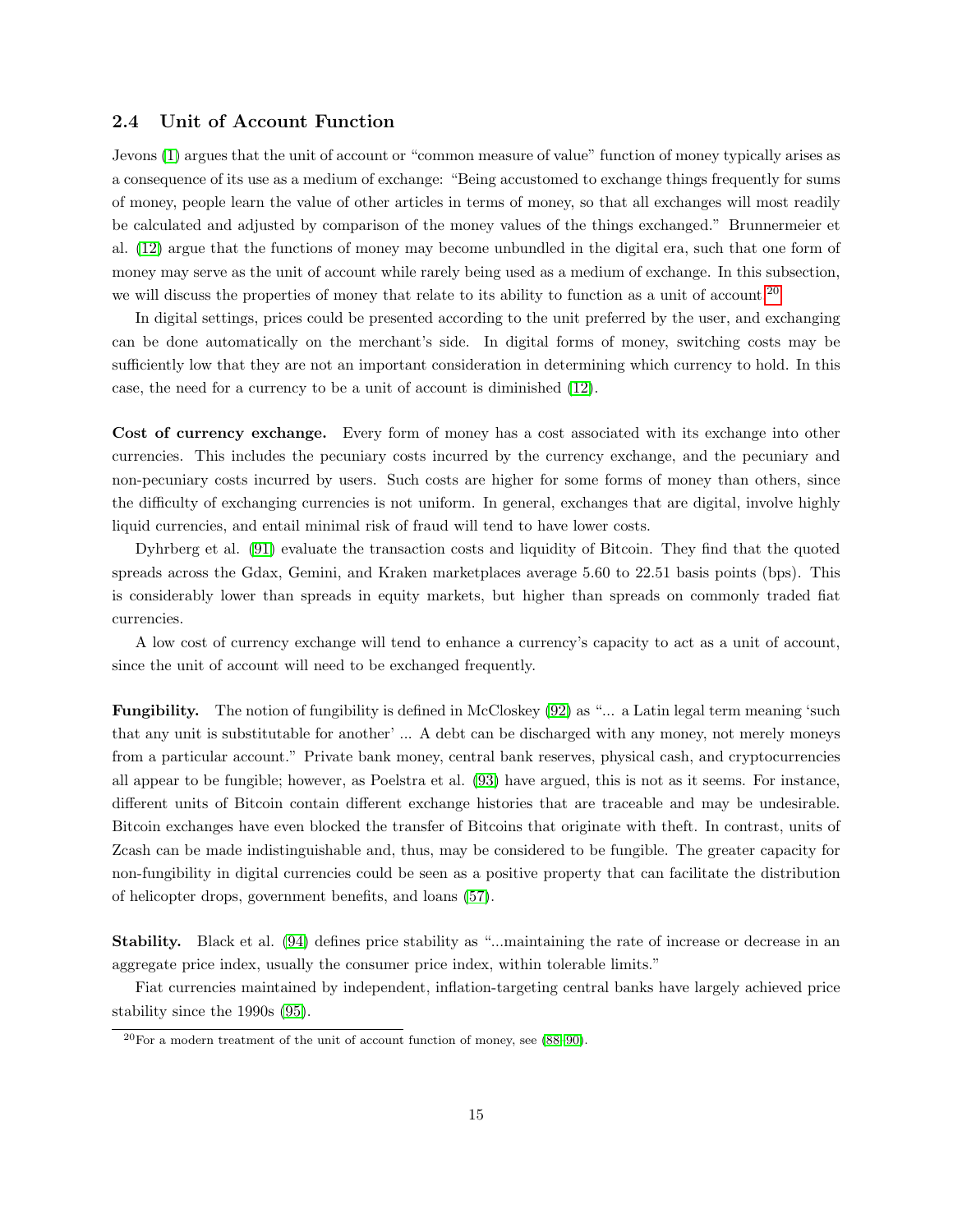In contrast, cryptocurrencies, such as Bitcoin, have notoriously suffered from a lack of stability as a consequence of their supply rules [\(96\)](#page-25-7). This gave rise to demand for cryptocurrencies with low price volatility, referred to as "stablecoins" [\(97\)](#page-25-8). Stablecoins rely on one of two mechanism to achieve parity with a target currency: 1) an algorithmic supply rule or 2) a guarantee of convertibility into some asset [\(20,](#page-21-14) [98\)](#page-25-9). Thus far, asset-backed stablecoins, such as Tether, have demonstrated a greater capacity for achieving price stability  $(20, 99)$  $(20, 99)$ <sup>[21](#page-0-0)</sup>

Quantum money does not rely on the use of a distributed ledger and could be issued as a retail CBDC. As such, it could achieve stability properties that are similar to existing fiat currencies.

#### 2.5 Societal or Regulatory Functions

<span id="page-15-0"></span>In addition to the original functions introduced in Jevons [\(1\)](#page-21-0) and Menger [\(2\)](#page-21-1), forms of money in the digital era have increasingly begun to embody explicit societal and regulatory objectives. Such functions are not necessarily intended to improve user experience and may even make it worse. We consider such functions in this section.

<span id="page-15-1"></span>Anti-money laundering (AML) compliant. Levi and Reuter [\(101\)](#page-25-11) define money laundering as "techniques for hiding proceeds of crime [which] include transporting cash out of the country, purchasing businesses through which funds can be channeled, buying easily transportable valuables, transfer pricing, and using underground banks." Anti-money laundering is a "routinized set of measures to affect criminal revenues passing through the financial system."

According to Allen et al. [\(57\)](#page-23-11) anti-money laundering (AML) measures are typically based on three types of laws. The first makes money laundering illegal, whether or not the act it conceals is illegal. The second creates reporting requirements for financial institutions, such as Know Your Customer (KYC) rules, which are intended to detect and hinder money laundering. And the third makes it illegal to attempt to circumvent such reporting requirements.

Forms of money vary in their capacity to achieve AML compliance. We define an AML compliant currency as having two properties: 1) the capability to detect and record illicit financial transfers; 2) the technical or administrative capacity to perform detection and reporting. Cash and bank deposits are examples of forms of money with weak and strong AML compliance properties, respectively. Cryptocurrencies, such as Bitcoin, exceed the capacity of even bank deposits along criterion (1), but lack an authority or mechanism for criterion (2).

Money laundering sometimes falls under the umbrella of "financial crimes." We concentrate on money laundering specifically because it is the most studied financial crime in the literature and the techniques used to prevent money laundering are similar to those used to prevent financial crime more generally. A form of money's capacity to collect taxes and enforce liens [\(57\)](#page-23-11) could be considered closely related properties.

<span id="page-15-2"></span>Censorship resistant. Some governments censor certain forms of online communication. In censorship resistant systems, such acts are challenging by design [\(102\)](#page-25-12). In our context, censorship could take the form of confiscating money or banning transactions (for example, by dissidents). Forms of money in which trusted

 $^{21}$ Adrian and Mancini-Griffoli [\(100\)](#page-25-13) discuss how a public-private partnership could improve asset-backed stablecoins further by using central bank reserves as the underlying asset.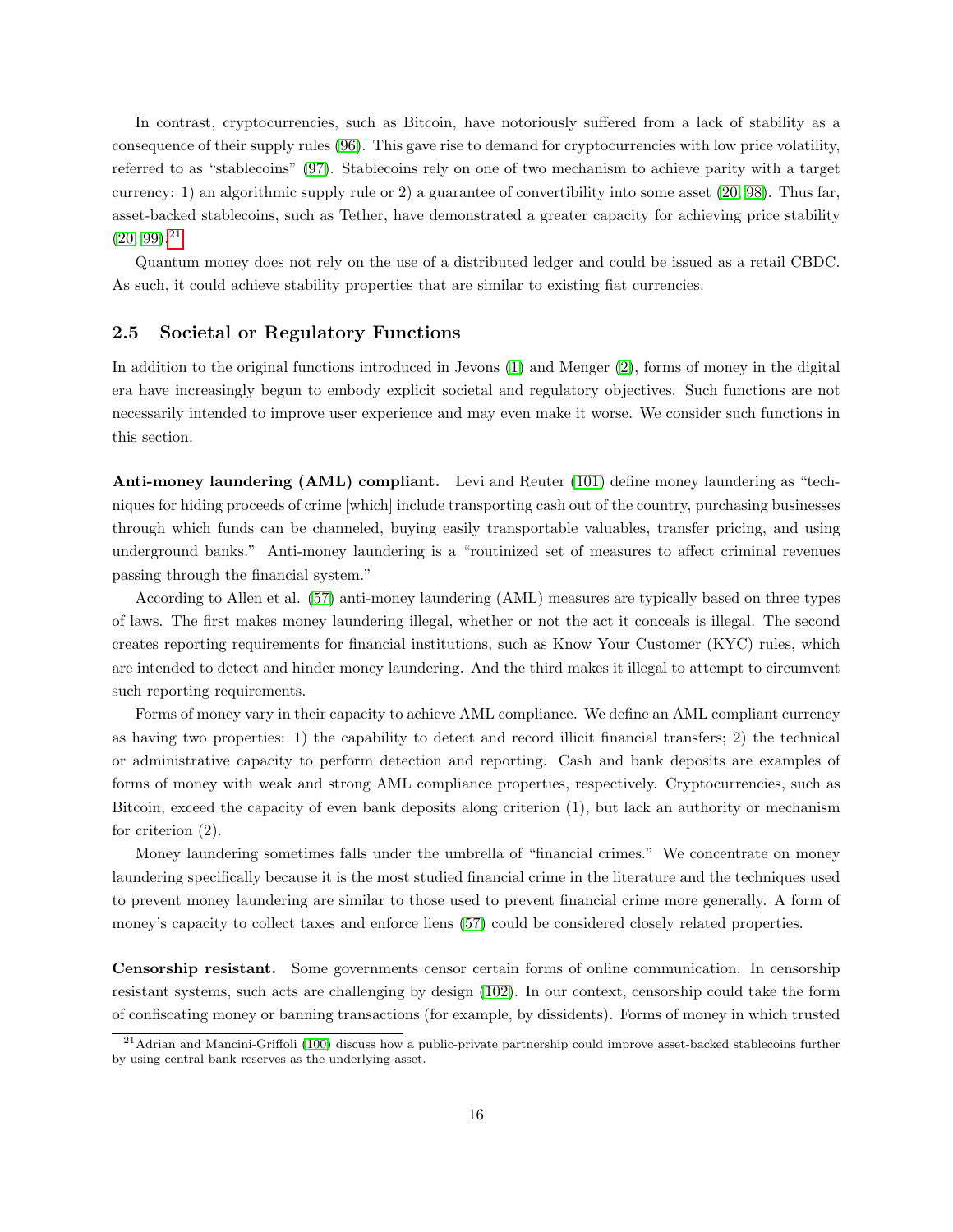third parties are involved, such as bank deposits and certain stable  $\cos^{22}$  $\cos^{22}$  $\cos^{22}$  are easier to censor compared to those that do not involve third parties, such as cryptocurrencies [\(103\)](#page-25-14), cash, and public-key quantum money. Allen et al. [\(57\)](#page-23-11) argue that censorship resistance is typically an increasing function of the extent to which a form of digital money is decentralized.

<span id="page-16-1"></span>Identity-based. Identity-based forms of money, such as bank deposits, require participants to use their true identities; whereas other forms of money, such as cash, do not. For digital money, the requirement to reveal one's identity often arises as a result of [AML compliance.](#page-15-1) Identity-based systems also have the advantage of allowing for the cultivation of an individual's reputation. Credit rating is an example of such a reputational mechanism. A variety of different protocols can be used for identity verification, including in-person verification, online verification, proxies, biometric markers, and social trust networks [\(57\)](#page-23-11).

A closely related and more common division in the economics literature is the distinction between "account-based" and "token-based" forms of money. Demand deposits, for instance, are a type of accountbased money. According to Kahn and Roberds [\(104\)](#page-25-15), who provide an overview of the economics of payment systems, an account-based system must employ two technologies. The first records all actions taken by an account owner and the second verifies accounts. To the contrary, token-based money – sometimes referred to as "value-based" or "store-of-value" money – relies exclusively on a technology that can be used to verify the validity of a given token, such as a commodity or a unit of fiat currency [\(104\)](#page-25-15). We do not adopt this definition because it does not distinguish between most modern forms of digital money, such as cryptocurrencies and proposed instantiations of CBDCs.

<span id="page-16-0"></span>Public. Public money is any form of money that is issued by a government entity. This includes central bank-issued bills and coins, government bonds, and CBDCs. Some have argued that a transition from private money to public money (e.g. private bank money to a CBDC) would result in a credit crunch. Brunnermeier and Niepelt [\(14\)](#page-21-7) show that this is not necessarily true and identify the conditions under which the equilibrium allocations would be identical after a swap from private to public money.

<span id="page-16-2"></span>Resource efficiency. Forms of money differ with respect to the costliness of issuance and maintenance. Public forms of money, such as central bank issued cash and coins, are arguably less efficient than private bank money, but considerably more efficient than commodity money or cryptocurrencies.<sup>[23](#page-0-0)</sup> According to the U.S. Federal Reserve System, for instance, minting a \$100 note costs just 14 cents.<sup>[24](#page-0-0)</sup> Furthermore, the entire cost of currency operations at the Board of Governors was less than 1.1 billion USD in 2021.<sup>[25](#page-0-0)</sup> In contrast, bitcoin mining – the process which prevents double spending and mints new bitcoins – is estimated to account for 0.46% of worldwide electricity consumption as of October 2021.[26](#page-0-0) Alternatives to Bitcoin's consensus mechanisms that do not require mining have been both proposed and implemented [\(105\)](#page-25-16).

 $^{22}E.g.,$  Tether has a black-listing mechanism, see Lines 268–305 in their [code.](https://etherscan.io/address/0xdac17f958d2ee523a2206206994597c13d831ec7#code)

<sup>&</sup>lt;sup>23</sup>For commodity money and other forms of currency that can be legally mined or minted, we expect the marginal cost of production to be close to the price of the commodity or money.

<sup>&</sup>lt;sup>24</sup>For a \$100 bill, this amounts to 0.14 cents per dollar. Producing a \$1 note costs 6.2 cents.

 $^{25}$ See [https://www.federalreserve.gov/faqs/currency\\_12771.htm](https://www.federalreserve.gov/faqs/currency_12771.htm) for an overview of minting costs for different denominations of U.S. currency.

 $^{26}\rm{See}$  estimates from the Cambridge Centre for Alternative Finance  $\texttt{https://cbeci.org/}$  $\texttt{https://cbeci.org/}$  $\texttt{https://cbeci.org/}$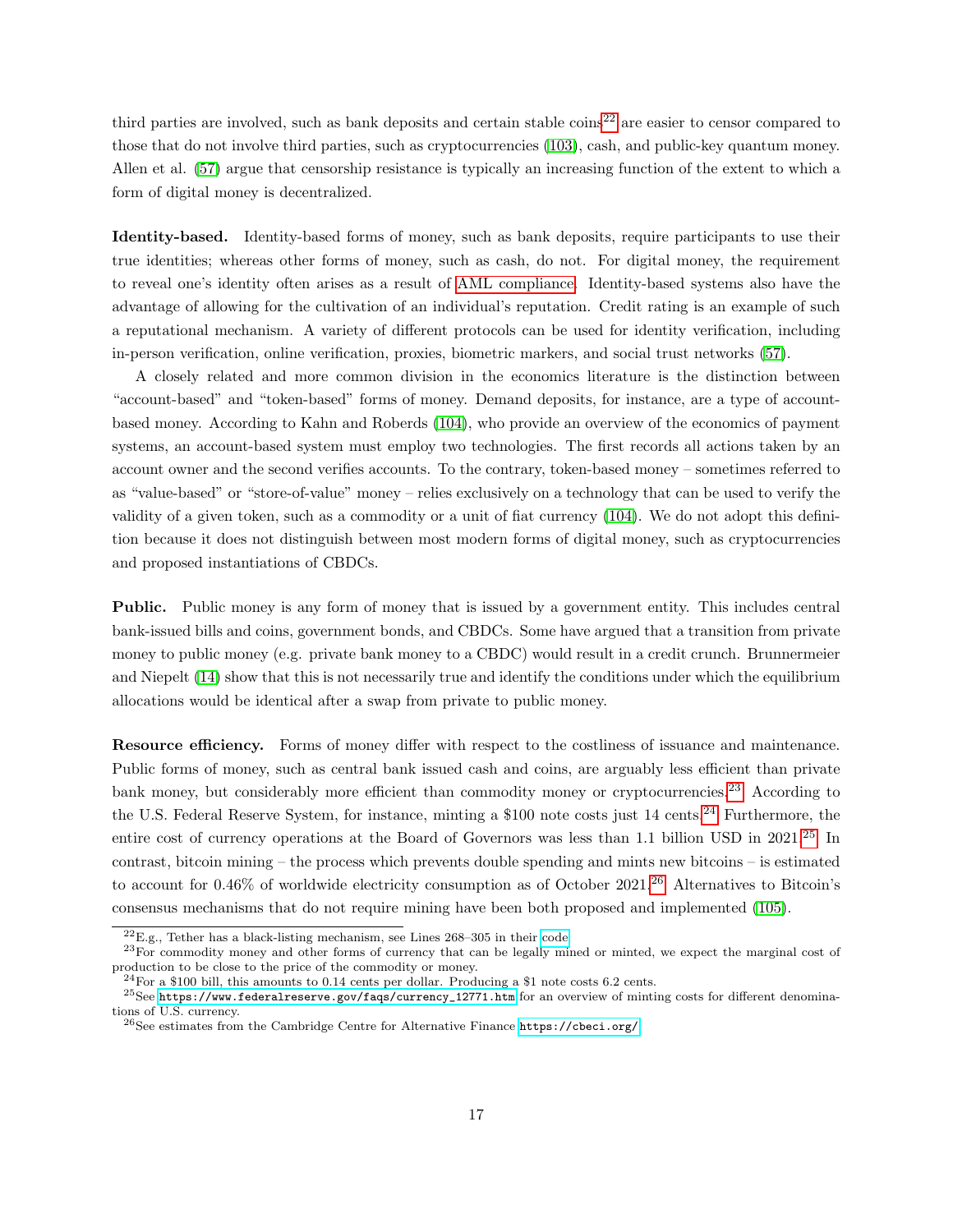<span id="page-17-0"></span>Unforgeability. Forms of money differ with respect to the security scheme employed and, consequently, the level of protection afforded against counterfeiting. Physical cash employs special threads and inks that are difficult to replicate. For the U.S., for instance, Quercioli and Smith [\(106\)](#page-25-17) find that counterfeits account for roughly 1 out of every 10,000 bills. In contrast, private bank money relies on cryptographic schemes that make computational assumptions about potential attackers, which may be rendered ineffective by advances in algorithms or hardware. Certain existing forms of encryption, such as RSA, may eventually become vulnerable to attacks from quantum computers, which can perform prime factorization almost exponentially faster than classical computers, using Shor's algorithm [\(107\)](#page-25-18). Bitcoin is also known to be susceptible to quantum attacks [\(108\)](#page-25-19).[27](#page-0-0)

Private-key quantum money, including Wiesner's original scheme [\(109\)](#page-25-20), achieves "information-theoretic security," which means that an attacker with unbounded computational resources would still be unable to counterfeit a unit. Here, we assume the adversary receives  $k$  valid money states from the bank, applies an arbitrary (perhaps inefficient) quantum computation with these states, and submits  $m = poly(n)$  alleged money states to the bank, where  $n$  is the number of qubits of the money state. We say that the scheme is secure if the probability of the adversary to pass  $k + 1$  or more verifications is negligible in n. Perhaps surprisingly, full security proofs for Wiesner's money were given only 3 decades later [\(110,](#page-25-21) [111\)](#page-26-0).

Finally, similar to debit card transactions, public-key quantum money schemes must rely on computational assumptions [\(24\)](#page-22-1), and are not information-theoretically secure. For example, the construction in Farhi et al. [\(112\)](#page-26-1) relies on the assumption that a certain computational problem in knot-theory is intractable to quantum computers. The reason is essentially as follows: a computationally unbounded adversary can enumerate over all quantum states (up to some precision  $\epsilon$ ) and check whether it passes verification. Since the verification procedure is public, this does not require any cooperation from the bank. Notice that the same approach would not work for private money, since the bank would accept only polynomially-many states from the adversary for verifications; whereas brute-force attacks, such as this one, would require exponentially many attempts. This is essentially the same reason why guessing a short random password takes an exponentially long time.

### 3 Properties of Currency Pairs and Groups

In some cases, properties of money extend to a pair of currencies or a group of currencies. We consider five such properties in this section. For the sake of simplicity, we do not categorize pairwise and group properties according to function, and do not attempt to determine whether they apply to each combination of currencies in Table [1.](#page-4-0)

<span id="page-17-1"></span>Atomic swaps. The vulnerability of cryptocurrency exchanges to hacking [\(113,](#page-26-2) [114\)](#page-26-3) has given rise to demand for an intermediary-free form of cryptocurrency exchange. A technique called an *atomic swap* enables such exchanges between cryptocurrencies through the use of smart contracts. [\(59,](#page-23-13) Chapter 10.5). Such technology could also potentially be used in CBDCs to allow for peer-to-peer foreign currency exchange.

 $^{27}$ In the context of digital currencies, Allen et al. [\(57\)](#page-23-11) argue that the structure of the digital ledger determines the protection a form of digital money can provide against counterfeiting attempts. Common architectures include full decentralization, role separation, trust dispersal, and threshold trust. See [\(57\)](#page-23-11) for definitions of the terms.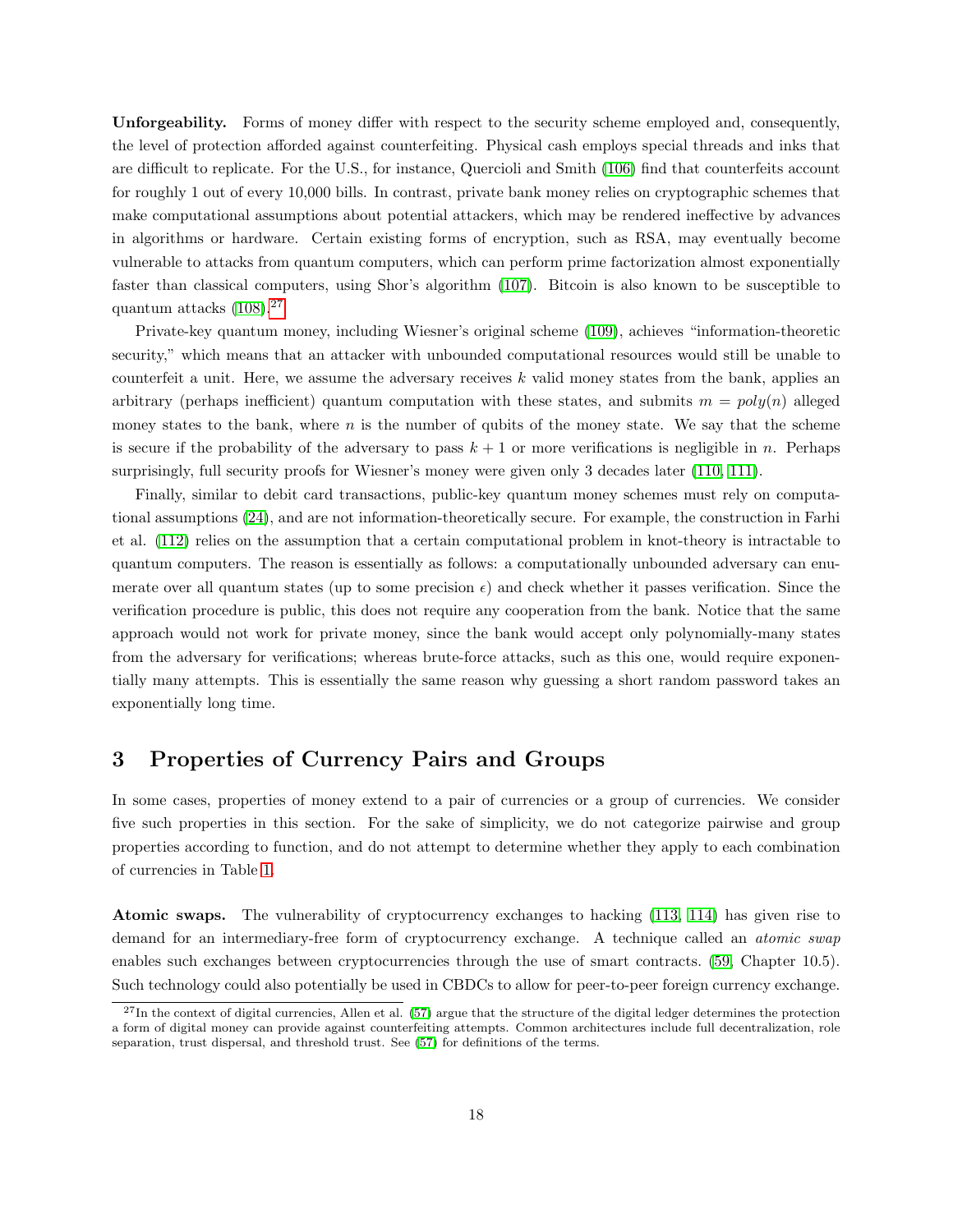Interoperability. In the context of cryptocurrencies, interoperability refers to the existence of protocols that allow two independent digital ledger systems to interact through the use of smart contracts [\(57,](#page-23-11) [115,](#page-26-4) [116\)](#page-26-5). Allen et al. [\(57\)](#page-23-11) propose a notion of interoperability that would allow for a two-layer CBDC. The central bank would manage a layer that corresponds to reserves and has only basic functionality. Commercial banks would then manage a retail layer that contains more customer-centric functionality, but is ultimately backed by holdings in the reserve layer.

Cross-border payments. Allen et al. [\(57\)](#page-23-11) argue that private digital currencies, such as cryptocurrencies, may improve the efficiency of cross-border payments, since they can potentially improve tracking and can eliminate the need for multiple financial intermediaries to be involved in a transfer. The BIS has also argued that improvements in cross-border payments could be facilitated by making CBDCs interoperable [\(117\)](#page-26-6).

Uniformity. Uniformity between multiple currencies can be achieved by guaranteeing convertibility at a fixed rate between one currency and another. This allows one currency to take on another currency's store of value and unit of account properties. Brunnermeier et al. [\(12\)](#page-21-9) point out private bank money (e.g. demand deposits) as an example of a currency that achieves this property. They also argue that the issuance of CBDCs could extend public money to substantially larger group, ensuring the uniformity of money in the era of digitization. Since quantum money could also be issued by central banks, possibly as a form of CBDC, it could also achieve uniformity with physical cash and private bank money. Stablecoins which are pegged to a single currency, such as the US dollar, may also achieve uniformity.

### 4 Discussion

After an extended period of dominance in the 20th century, national forms of public money have fallen out of favor as a medium of exchange, losing market share to private bank money, even as they retain their status as the preferred unit of account. In the emerging era of intense digital currency competition, central banks have the opportunity to regain control over the medium of exchange through CBDC issuance, but face the threat of losing control over the unit of account to a multi-currency stablecoin, a competing central bank, a digital currency area [\(12\)](#page-21-9), or a cryptocurrency. Such an event would have substantial implications for monetary policy, financial stability, and regulation. As such, the conservative inclinations of central banks, which normally play a stabilizing role, could instead lead to loss of relevance for public money.

The emergence of new forms of public and private money raises questions about what properties of money are most beneficial in the modern era. Central banks appear to have concluded that new forms of public money need to be digital, but beyond that, there is less agreement on what other properties are desirable. Furthermore, the use of a digital medium opens up the possibility of embedding new supervisory and regulatory functions into money, which may be desirable from a societal perspective, but not from the perspective of an individual user. Our intention in this paper was to provide an overview of this emerging landscape that updates the functions-and-properties framework of money, and that could be useful for both researchers and currency designers.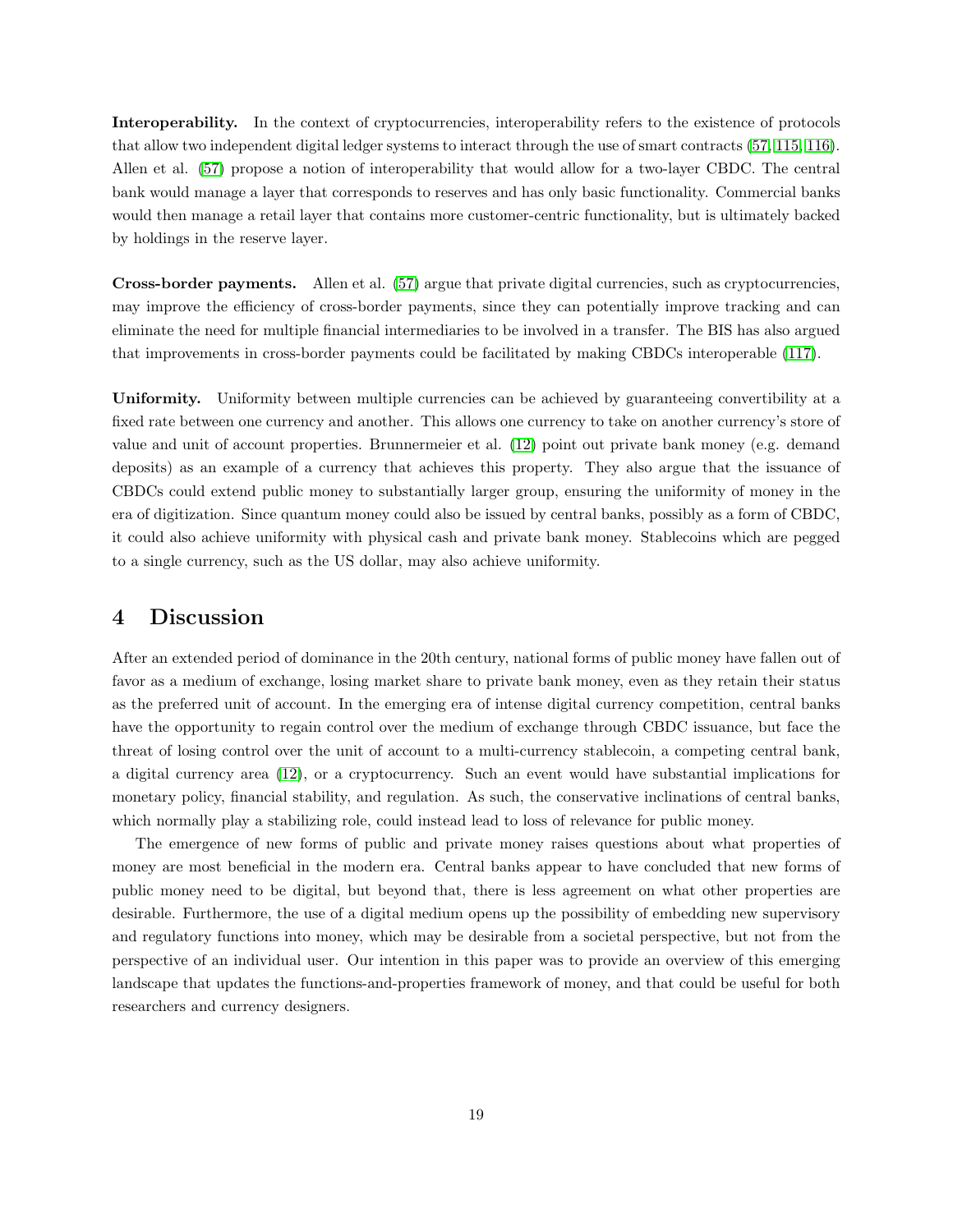Acknowledgments O.S. is supported by the Israeli Science Foundation (ISF) grant No. 682/18 and 2137/19, and by the Cyber Security Research Center at Ben-Gurion University.

## <span id="page-19-0"></span>A Appendix

Below, we provide additional detail about some of the potentially less familiar currencies listed in Table [1.](#page-4-0)

CBDC (No mature instantiation). Since CBDCs lack a mature instantiation, we considered a generic case where the properties were determined by hard technical constraints, and common legal and institutional restrictions on central banks.

In-Game Currency (PokéCoin). In-game currency is one of the main drivers of game mechanics. Spend-ing on mobile games alone has been estimated to have reached \$79 billion globally in 2020.<sup>[28](#page-0-0)</sup> PokéCoin is the virtual in-game currency used in the Pokémon GO game.

Cryptocurrency (Bitcoin). Bitcoin is an electronic payment system [\(52,](#page-23-6) [59\)](#page-23-13). Its censorship resistance and global accessibility are achieved mainly by its p2p architecture. Unlike previous e-payment systems, the Bitcoin network was the first to issue its own form of outside money via a process called mining. Mining provides the distribution mechanism of newly minted bitcoins, but even more importantly, plays a crucial role in securing the network against double-spending attacks.

Cryptocurrency with DApps (Ethereum). Decentralized applications (DApps) are software that can be executed on the blockchain. DApps have enabled the development of decentralized financial services, which allow for lending and borrowing without an intermediary (other than the blockchain). Ethereum is a cryptocurrency oriented towards [smart contracts.](#page-9-1)

Privacy Oriented Cryptocurrency (Zcash). Zcash is a cryptocurrency that allows users to enhance the privacy of transactions [\(71\)](#page-24-5). Each transaction is either "transparent" or "shielded." The transparent transactions provide a level of privacy that is similar to Bitcoin; whereas the shielded transactions use a cryptographic protocol that involves zero-knowledge proofs to provide enhanced anonymity and privacy for transactors. Gross et al. [\(118\)](#page-26-7) propose the use of a Zcash-like shielding mechanism in a CBDC.

Stablecoin (Tether ERC-20 USD). A stablecoin is a type of cryptocurrency that attempts to achieve reduced price volatility. Tether ERC-20 USD is a stablecoin that is pegged to the value of the U.S. dollar (USD). Tether Limited, which issues the cryptocurrency, claims that its tokens are fully backed by USD reserves. ERC-20 is a protocol that is used for the Ethereum network. A unit of Tether ERC-20 USD is a token, which can be exchanged over the Ethereum blockchain.

<sup>28</sup>See <https://sensortower.com/blog/app-revenue-and-downloads-2020>.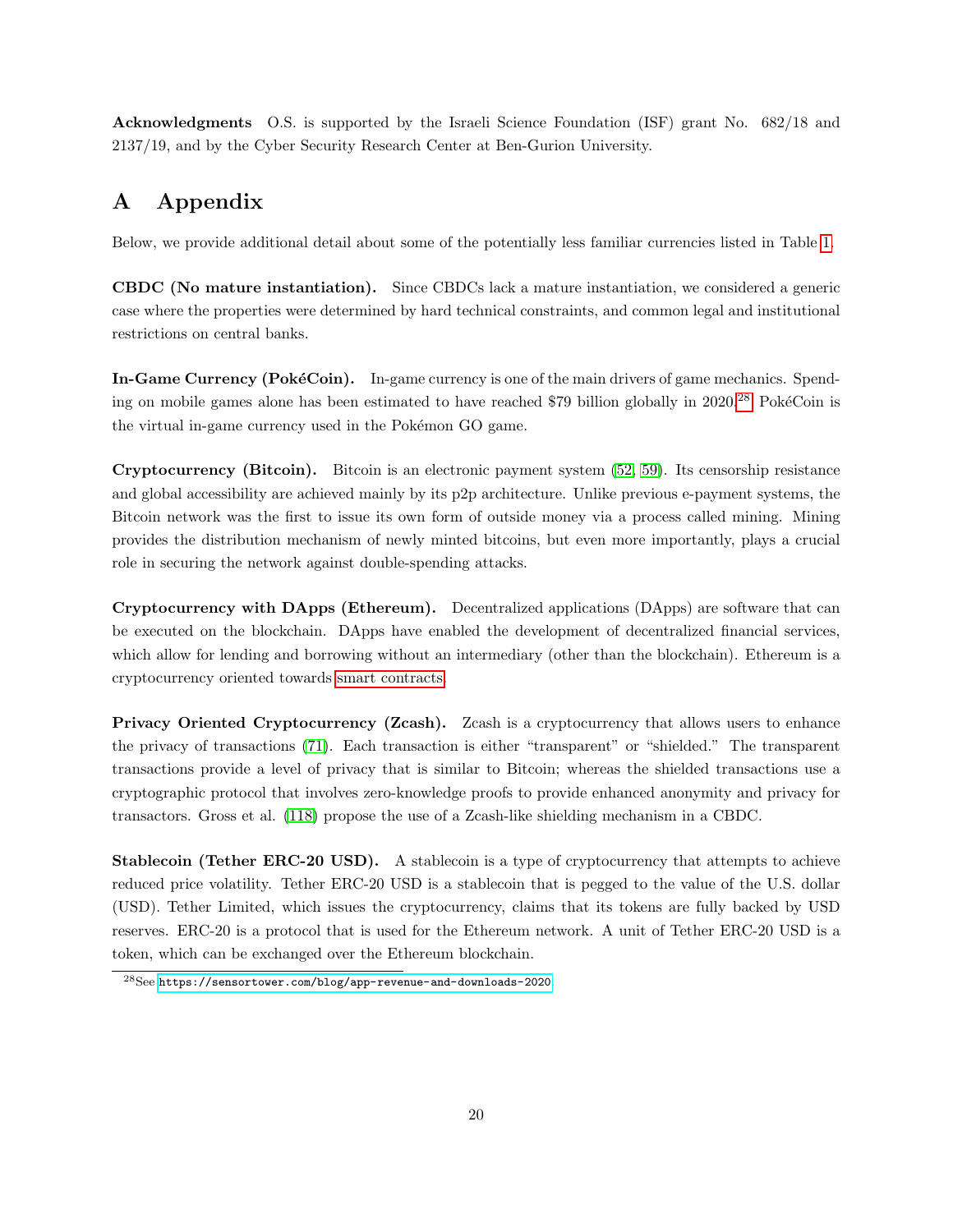Private-Key Quantum Money (Wiesner's scheme [no realization]). The first quantum money scheme was introduced by Wiesner [\(109\)](#page-25-20). In a private-key scheme, only the bank branches or the central bank can verify the money, using the bank's secret key (vis-à-vis [Public-Key Quantum Money\)](#page-20-2).

Wiesner's scheme uses the No-Cloning Theorem [\(119\)](#page-26-8) to construct physically unforgeable money, something which is not possible without exploiting quantum phenomena. The scheme was partially implemented in a laboratory setting by Bozzio et al. [\(120\)](#page-26-9), but faces substantial technical barriers to a full implementation. See Hull et al. [\(8\)](#page-21-12) for a complete description of Wiesner's scheme.

<span id="page-20-2"></span>Public-Key Quantum Money (Farhi et al. scheme [no realization]). Public-key quantum money, a term introduced in [\(53\)](#page-23-7), refers to quantum money schemes with a publicly available key (algorithm) that can be used to perform counterfeiting detection. This would allow for local verification of money without the involvement of a trusted third party, something which is not possible with digital forms of classical (non-quantum) money. The scheme by Farhi et al. [\(112\)](#page-26-1) is based on knot theory. See Hull et al. [\(8\)](#page-21-12) for a summary of the scheme.

### <span id="page-20-1"></span>B Figures



<span id="page-20-0"></span>Figure 1: The figure above shows phrase frequencies for the different functions of money in journal articles and books for the 1860-2020 period. Each series is normalized by the n-gram count for "money" and is then divided by its maximum value. The n-gram count data was generated by JSTOR Constellate.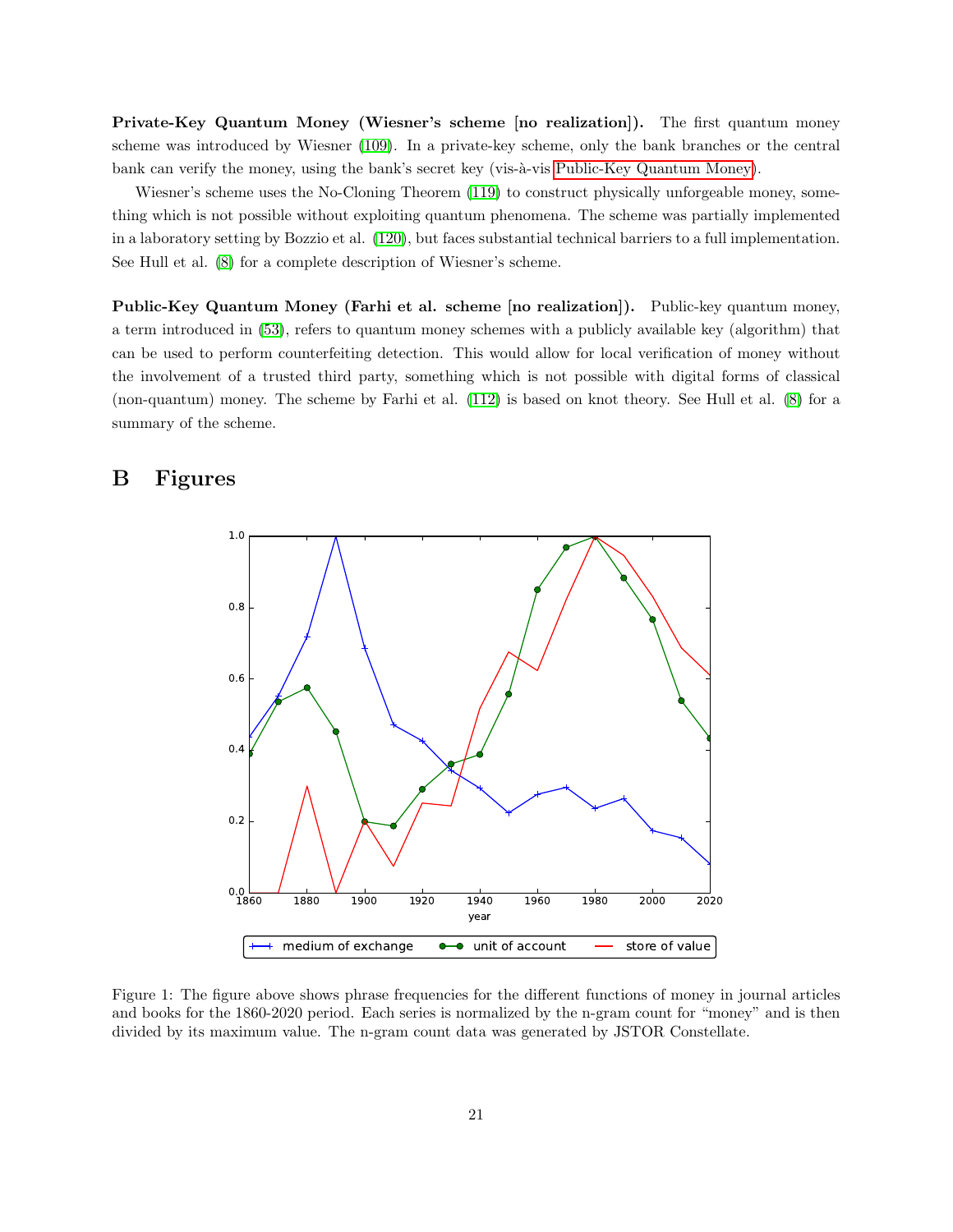### References

- <span id="page-21-0"></span>[1] W Jevons, Money and the Mechanism of Exchange. (D. Appleton and Co., New York), (1876).
- <span id="page-21-1"></span>[2] K Menger, On the origin of money. The Economic Journal 2, 239–255 (1892).
- [3] W Metcalf, The Oxford handbook of Greek and Roman coinage. (Oxford University Press, Oxford New York), (2012).
- [4] E Wilkinson, Chinese History: A New Manual. (Harvard-Yenching Institute Monograph Series), (2013).
- <span id="page-21-2"></span>[5] D Hartill, Cast Chinese coins: a historical catalogue. (New Generation Publishing, London), (2017).
- <span id="page-21-3"></span>[6] C Boar, H Holden, A Wadsworth, Impending arrival - a sequel to the survey on central bank digital currency (2020).
- <span id="page-21-4"></span>[7] C Barontini, H Holden, Proceeding with caution – a survey on central bank digital currency, (BIS), Working Paper No. 101 (2019).
- <span id="page-21-12"></span>[8] I Hull, O Sattath, E Diamanti, G Wendin, Quantum Technology for Economists, (Sveriges Riksbank), Working Paper Series 398 (2020).
- <span id="page-21-5"></span>[9] T Khiaonarong, D Humphrey, Cash Use Across Countries and the Demand for Central Bank Digital Currency, (International Monetary Fund), IMF Working Papers 2019/046 (2019).
- <span id="page-21-6"></span>[10] M Bech, R Garratt, Central bank cryptocurrencies (BIS Working Paper) (2017).
- [11] D Andolfatto, Assessing the impact of central bank digital currency on private banks, (Federal Reserve Bank of St. Louis, <https://doi.org/10.20955/wp.2018.026>), Working Paper No. 2018-026B (2018).
- <span id="page-21-9"></span>[12] MK Brunnermeier, H James, JP Landau, The digitalization of money, (National Bureau of Economic Research), Working Paper 26300 (2019).
- [13] B Eichengreen, From commodity to fiat and now to crypto: What does history tell us?, (NBER), Working Paper No. 25426 (2019).
- <span id="page-21-7"></span>[14] M Brunnermeier, D Niepelt, On the equivalence of private and public money. Journal of Monetary Economics 106, 27–41 (2019).
- <span id="page-21-8"></span>[15] R Kroszner, Currency competition in the digital age in Evolution and Procedures in Central Banking. (2011).
- <span id="page-21-10"></span>[16] I Agur, A Ari, G Dell'Ariccia, Designing central bank digital currencies, (International Monetary Fund), Working paper no. 19/252 (2019).
- <span id="page-21-11"></span>[17] MM Ferrari, A Mehl, L Stracca, Central bank digital currency in an open economy, (European Central Bank), Working Paper Series 2488 (2020).
- <span id="page-21-13"></span>[18] M Bordo, A Levin, Central bank digital currency and the future of monetary policy, (NBER), Working Paper No. 23711 (2017).
- [19] P Benigno, L Schilling, H Uhlig, Cryptocurrencies, currency competition, and the impossible trinity, (NBER Working Paper No. 26214), Technical report (2019).
- <span id="page-21-14"></span>[20] D Chaum, C Grothoff, T Moser, How to issue a central bank digital currency. SNB Working Papers 3 (2021).
- <span id="page-21-15"></span>[21] YS Kim, O Kwon, Central Bank Digital Currency and Financial Stability, (Economic Research Institute, Bank of Korea), Working Papers 2019-6 (2019).
- <span id="page-21-16"></span>[22] F Hayek, Denationalisation of money: the argument refined: an analysis of the theory and practice of concurrent currencies. (Institute of Economic Affairs, London), (1990).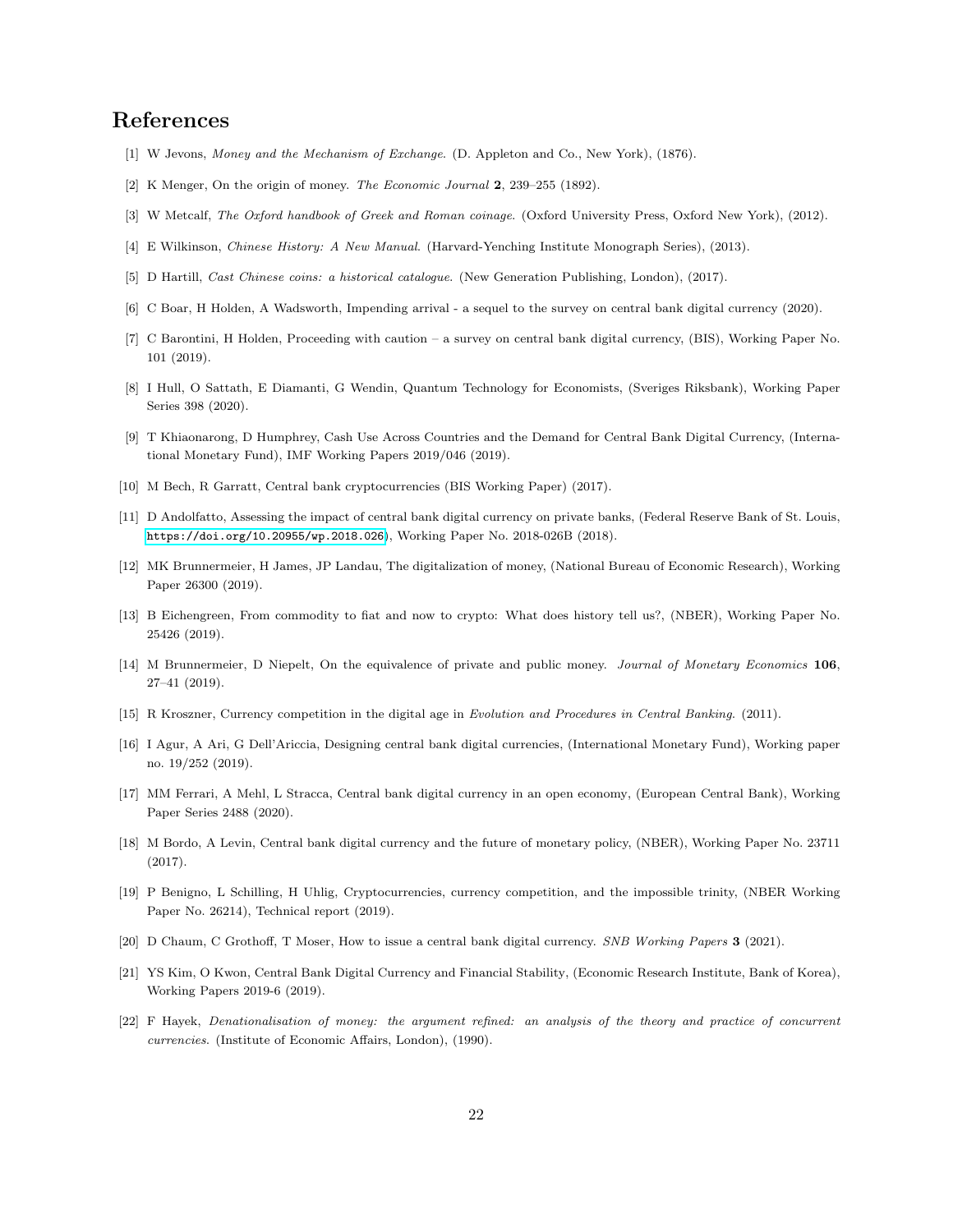- <span id="page-22-0"></span>[23] A Martin, SL Schreft, Currency competition : a partial vindication of Hayek, (Federal Reserve Bank of Kansas City), Research Working Paper RWP 03-04 (2003).
- <span id="page-22-1"></span>[24] S Aaronson, P Christiano, Quantum money from hidden subspaces. Proceedings of the 44th Symposium on Theory of Computing ACM, 41–60 (2012).
- <span id="page-22-2"></span>[25] N Wallace, The overlapping-generations model of fiat money, (Federal Reserve Bank of Minneapolis), Staff Report 37 (1980).
- <span id="page-22-3"></span>[26] N Kiyotaki, R Wright, On money as a medium of exchange. Journal of Political Economy 97, 927–954 (1989).
- <span id="page-22-4"></span>[27] S Oh, A theory of a generally acceptable medium of exchange and barter. Journal of Monetary Economics  $23$ ,  $101 - 119$ (1989).
- <span id="page-22-5"></span>[28] N Kiyotaki, R Wright, A search-theoretic approach to monetary economics. American Economic Review 83, 63–77 (1993).
- <span id="page-22-6"></span>[29] S Williamson, R Wright, Barter and monetary exchange under private information. The American Economic Review 84, 104–123 (1994).
- <span id="page-22-7"></span>[30] R Lagos, Asset prices and liquidity in an exchange economy. Journal of Monetary Economics 57, 913–930 (2010).
- <span id="page-22-8"></span>[31] P Brown, Experimental evidence on money as a medium of exchange. Journal of Economic Dynamics and Control 20,  $583 - 600$  (1996).
- <span id="page-22-9"></span>[32] J Duffy, J Ochs, Emergence of money as a medium of exchange: An experimental study. American Economic Review 89, 847–877 (1999).
- <span id="page-22-10"></span>[33] G Selgin, On ensuring the acceptability of a new fiat money. Journal of Money, Credit and Banking 26, 808–826 (1994).
- <span id="page-22-11"></span>[34] N Wallace, Acceptability, means of payment, and media of exchange, (Federal Reserve Bank of Minneapolis), Quarterly review (1992).
- <span id="page-22-12"></span>[35] A Shevchenko, R Wright, A simple search model of money with heterogeneous agents and partial acceptability. *Economic* Theory 24, 877–885 (2004).
- <span id="page-22-13"></span>[36] O Bjerg, Designing new money - the policy trilemma of central bank digital currency, (SSRN, [http://dx.doi.org/10.](http://dx.doi.org/10.2139/ssrn.2985381) [2139/ssrn.2985381](http://dx.doi.org/10.2139/ssrn.2985381)), Working paper (2017).
- <span id="page-22-14"></span>[37] E Nosal, N Wallace, A model of (the threat of) counterfeiting. Journal of Monetary Economics 54, 994–1001 (2007).
- [38] N Wallace, Chapter 1 the mechanism-design approach to monetary theory in Handbook of Monetary Economics, eds. BM Friedman, M Woodford. (Elsevier) Vol. 3, pp. 3–23 (2010).
- <span id="page-22-15"></span>[39] TW Hu, Imperfect recognizability and coexistence of money and higher-return assets. Economic Theory 53, 111–138 (2013).
- <span id="page-22-16"></span>[40] R Radian, O Sattath, Semi-quantum money in Proceedings of the 1st ACM Conference on Advances in Financial Technologies, AFT 2019, Zurich, Switzerland, October 21-23, 2019. (ACM), pp. 132–146 (2019).
- [41] A Coladangelo, O Sattath, A quantum money solution to the blockchain scalability problem (2020).
- [42] A Behera, O Sattath, Almost public coins (2020).
- <span id="page-22-17"></span>[43] B Roberts, M Zhandry, Franchised quantum money (2020).
- <span id="page-22-18"></span>[44] M Lee, N Wallace, Optimal divisibility of money when money is costly to produce. Review of Economic Dynamics 9, 541–556 (2006).
- <span id="page-22-19"></span>[45] A Redish, *Bimetallism: An Economic and Historical Analysis.* (Cambridge University Press), (2000).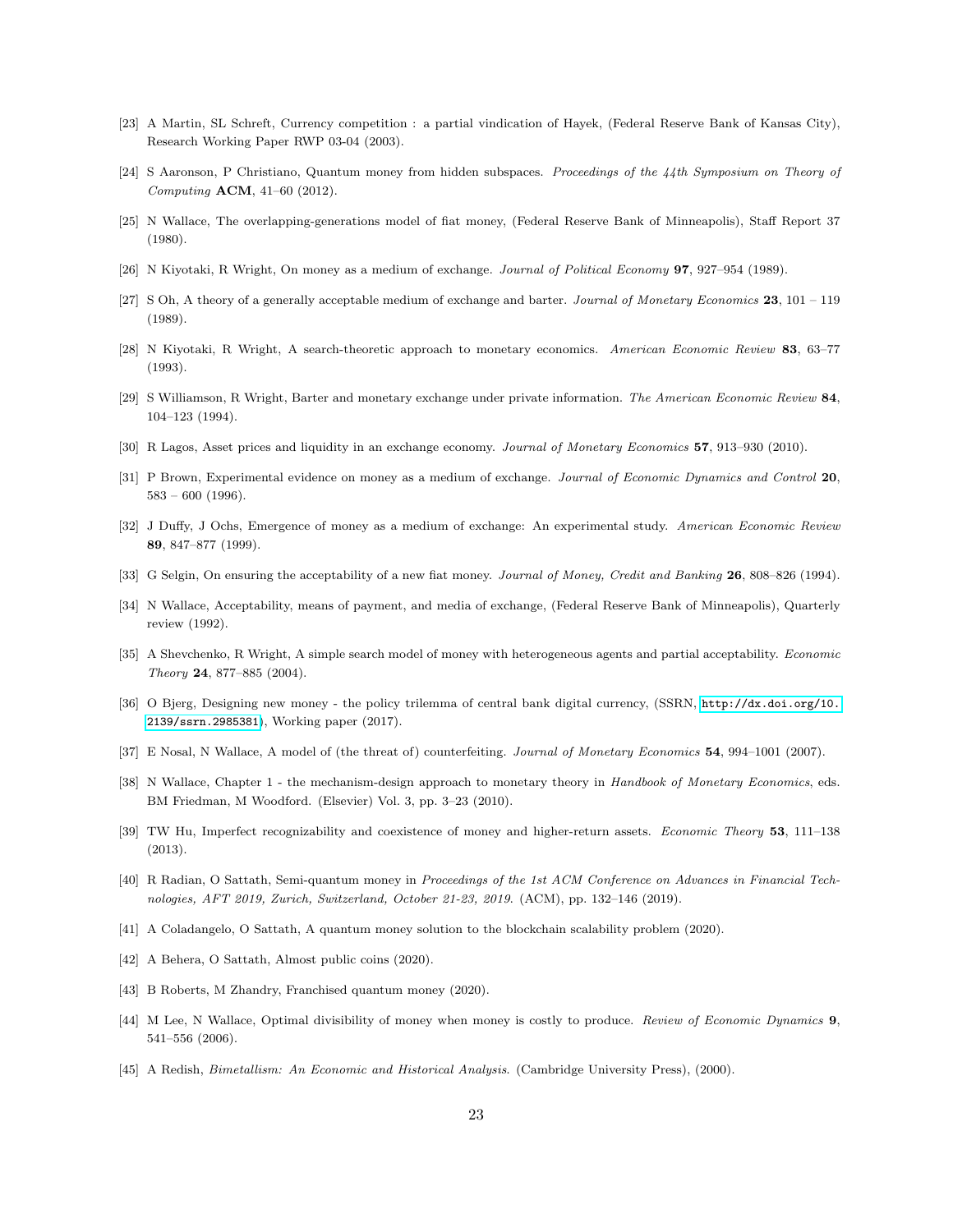- <span id="page-23-0"></span>[46] T Sargent, F Velde, The Big Problem of Small Change. (Princeton University Press), (2002).
- <span id="page-23-1"></span>[47] R Lipton, R Ostrovsky, Micropayments via efficient coin-flipping in Financial Cryptography, Second International Conference, FC'98, Anguilla, British West Indies, February 23-25, 1998, Proceedings, Lecture Notes in Computer Science, ed. R Hirschfeld. (Springer), Vol. 1465, pp. 1–15 (1998).
- <span id="page-23-2"></span>[48] S Micali, R Rivest, Micropayments revisited in Topics in Cryptology - CT-RSA 2002, The Cryptographer's Track at the RSA Conference, 2002, San Jose, CA, USA, February 18-22, 2002, Proceedings, Lecture Notes in Computer Science, ed. B Preneel. (Springer), Vol. 2271, pp. 149–163 (2002).
- <span id="page-23-3"></span>[49] B Cohen, Incentives build robustness in BitTorrent in Workshop on Economics of Peer-to-Peer systems. Vol. 6, (2003).
- <span id="page-23-4"></span>[50] S Jun, M Ahamad, Incentives in bittorrent induce free riding in Proceedings of the 2005 ACM SIGCOMM Workshop on Economics of Peer-to-Peer Systems, P2PECON '05. (Association for Computing Machinery, New York, NY, USA), p. 116–121 (2005).
- <span id="page-23-5"></span>[51] X Gao, G Clark, J Lindqvist, Of two minds, multiple addresses, and one ledger: Characterizing opinions, knowledge, and perceptions of bitcoin across users and non-users in CHI 2016 - Proceedings, 34th Annual CHI Conference on Human Factors in Computing Systems, Conference on Human Factors in Computing Systems - Proceedings. (Association for Computing Machinery), pp. 1656–1668 (2016).
- <span id="page-23-6"></span>[52] S Nakamoto, Bitcoin: A peer-to-peer electronic cash system (2008).
- <span id="page-23-7"></span>[53] S Aaronson, Quantum copy-protection and quantum money. Conference on Computational Complexity IEEE, 229-242 (2009).
- <span id="page-23-8"></span>[54] P Peterson, Reducing shielded proving time in sapling (Electric Coin Co. blog post, [https://electriccoin.co/blog/](https://electriccoin.co/blog/reducing-shielded-proving-time-in-sapling/) [reducing-shielded-proving-time-in-sapling/](https://electriccoin.co/blog/reducing-shielded-proving-time-in-sapling/)) (2018).
- <span id="page-23-9"></span>[55] G Andresen, M Hearn, Payment protocol (Bitcoin Improvement Proposal (BIP) 70 [https://github.com/bitcoin/bips/](https://github.com/bitcoin/bips/blob/master/bip-0070) [blob/master/bip-0070](https://github.com/bitcoin/bips/blob/master/bip-0070)) (2013).
- <span id="page-23-10"></span>[56] TL Association, Whitepaper v2.0 (2021).
- <span id="page-23-11"></span>[57] S Allen, et al., Design choices for central bank digital currency: Policy and technical considerations, (Institute of Labor Economics (IZA), Bonn), IZA Discussion Papers 13535 (2020).
- <span id="page-23-12"></span>[58] V Buterin, A next-generation smart contract and decentralized application platform (White paper.) (2014).
- <span id="page-23-13"></span>[59] A Narayanan, J Bonneau, EW Felten, A Miller, S Goldfeder, Bitcoin and Cryptocurrency Technologies - A Comprehensive Introduction. (Princeton University Press), (2016).
- <span id="page-23-14"></span>[60] V Buterin, Bootstrapping a decentralized autonomous corporation: Part i (2013).
- <span id="page-23-15"></span>[61] M Verduyn, Bitcoin and beyond: cryptocurrencies, blockchains, and global governance. (Routledge, Taylor & Francis Group, London New York), (2018).
- <span id="page-23-16"></span>[62] S Herbst-Murphy, Clearing and settlement of interbank card transactions: A mastercard tutorial for federal reserve payments analysts, (Federal Reserve Bank of Philadelphia), Payments center discussion paper (2013).
- <span id="page-23-17"></span>[63] W Furness, The Island of Stone Money: Uap of the Carolines. (J.B. Lippincott Co., Philadelphia), (1910).
- <span id="page-23-18"></span>[64] M Friedman, The island of stone money, (Stanford, California: Hoover Institution), Working papers in economics, no. e-91-34 (1991).
- <span id="page-23-19"></span>[65] P Wuille, Hierarchical deterministic wallets (Bitcoin Improvement Proposal (BIP) 32 [https://github.com/bitcoin/bips/](https://github.com/bitcoin/bips/blob/master/bip-0032) [blob/master/bip-0032](https://github.com/bitcoin/bips/blob/master/bip-0032)) (2013).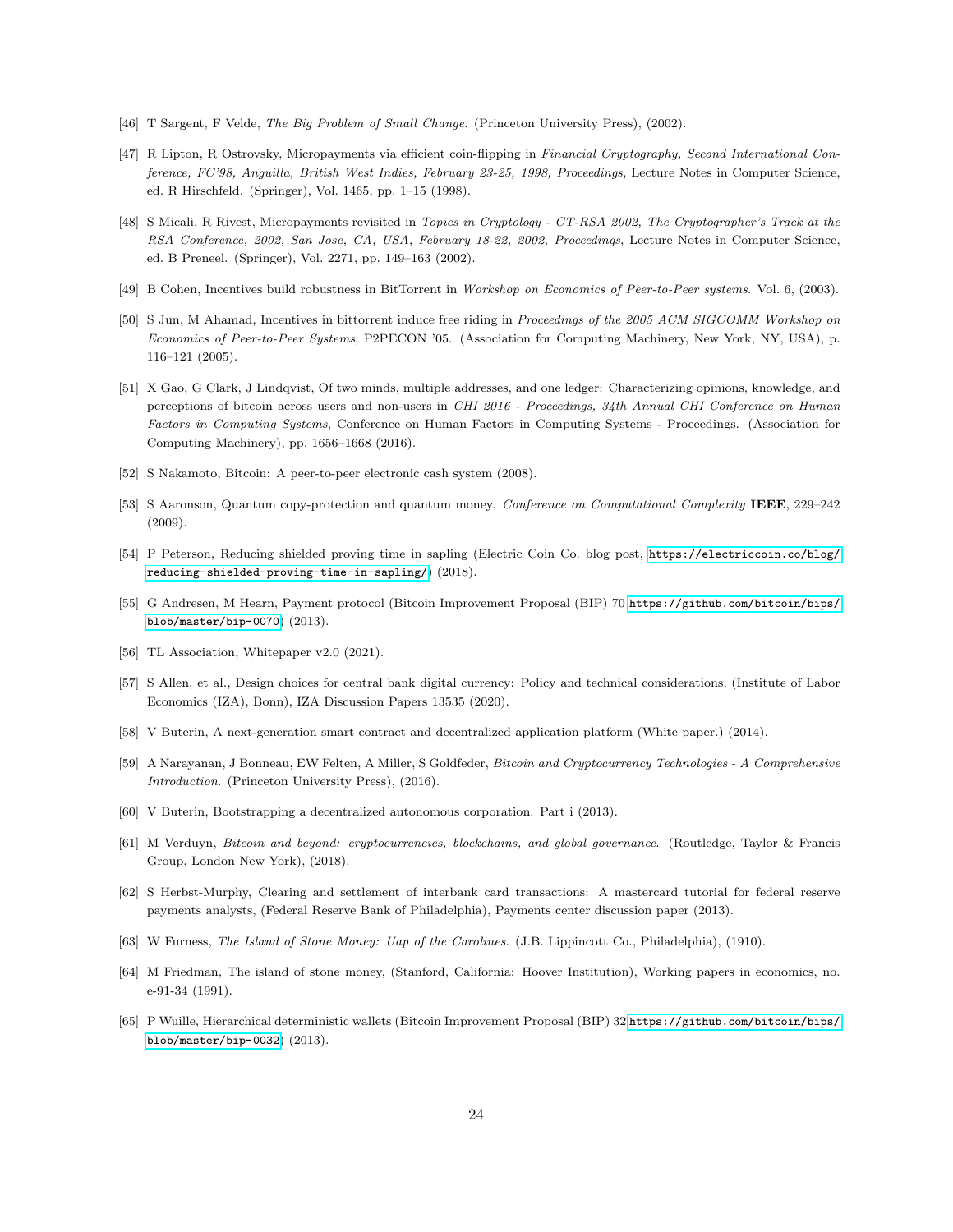- <span id="page-24-0"></span>[66] D Chaum, A Fiat, M Naor, Untraceable electronic cash. Advances in Cryptology - Proc. CRYPTO '88, LNCS 403, 319–327 (1988).
- <span id="page-24-1"></span>[67] S Athey, I Parashkevov, V Sarukkai, J Xia, Bitcoin pricing, adoption, and usage: Theory and evidence, (Stanford University Graduate School of Business), Research Paper No. 16-42 (2016).
- <span id="page-24-2"></span>[68] R Auer, R Böhme, The technology of retail central bank digital currency (BIS Working Paper) (2020).
- <span id="page-24-3"></span>[69] D Ron, A Shamir, Quantitative analysis of the full bitcoin transaction graph in Financial Cryptography and Data Security - 17th International Conference, FC 2013, Okinawa, Japan, April 1-5, 2013, Revised Selected Papers, Lecture Notes in Computer Science, ed. A Sadeghi. (Springer), Vol. 7859, pp. 6–24 (2013).
- <span id="page-24-4"></span>[70] E Ben-Sasson, et al., Zerocash: Decentralized anonymous payments from bitcoin in 2014 IEEE Symposium on Security and Privacy, SP 2014, Berkeley, CA, USA, May 18-21, 2014. (IEEE Computer Society), pp. 459–474 (2014).
- <span id="page-24-5"></span>[71] D Hopwood, S Bowe, T Hornby, N Wilcox, Zcash protocol specification (Technical report, [https://raw.](https://raw.githubusercontent.com/zcash/zips/master/protocol/protocol.pdf) [githubusercontent.com/zcash/zips/master/protocol/protocol.pdf](https://raw.githubusercontent.com/zcash/zips/master/protocol/protocol.pdf)) (2016).
- <span id="page-24-6"></span>[72] Board of Governors of the Federal Reserve System, Is it legal for a business in the united states to refuse cash as a form of payment? ([https://www.federalreserve.gov/faqs/currency\\_12772.htm](https://www.federalreserve.gov/faqs/currency_12772.htm)) (2020) Accessed: 2021-03-09.
- <span id="page-24-7"></span>[73] J Tobin, Money and economic growth. Econometrica 33, 671–684 (1965).
- <span id="page-24-8"></span>[74] P Davidson, Money and the real world. The Economic Journal 82, 101–115 (1972).
- <span id="page-24-9"></span>[75] P Weil, Confidence and the real value of money in an overlapping generations economy. The Quarterly Journal of Economics 102, 1–22 (1987).
- <span id="page-24-10"></span>[76] M Palatinus, P Rusnak, A Voisine, S Bowe, Mnemonic code for generating deterministic keys (Bitcoin Improvement Proposal (BIP) 39 <https://github.com/bitcoin/bips/blob/master/bip-0039>) (2013).
- <span id="page-24-11"></span>[77] M Caldwell, A Voisine, Passphrase-protected private key (Bitcoin Improvement Proposal (BIP) 38 [https://github.com/](https://github.com/bitcoin/bips/blob/master/bip-0038) [bitcoin/bips/blob/master/bip-0038](https://github.com/bitcoin/bips/blob/master/bip-0038)) (2012).
- <span id="page-24-12"></span>[78] A Coladangelo, Smart contracts meet quantum cryptography (Working paper.) (2019).
- <span id="page-24-13"></span>[79] B Taub, Equilibrium traits of durable commodity money. Journal of Banking and Finance 9, 5–34 (1985).
- <span id="page-24-14"></span>[80] P Beniak, Central bank digital currency and monetary policy: a literature review, (University Library of Munich, Germany), MPRA Paper 96663 (2019).
- <span id="page-24-15"></span>[81] R Agarwal, M Kimball, Enabling deep negative rates to fight recessions: A guide, (International Monetary Fund (IMF)), Working paper no. 19/84 (2019).
- <span id="page-24-16"></span>[82] D Andolfatto, Assessing the Impact of Central Bank Digital Currency on Private Banks, (Federal Reserve Bank of St. Louis), Working Papers 2018-026 (2018).
- <span id="page-24-17"></span>[83] R Garratt, H Zhu, On Interest-Bearing Central Bank Digital Currency with Heterogeneous Banks (2021).
- <span id="page-24-18"></span>[84] A George, T Xie, J Alba, Central Bank Digital Currency with Adjustable Interest Rate in Small Open Economies (2021).
- <span id="page-24-19"></span>[85] Y Zhu, S Hendry, A framework for analyzing monetary policy in an economy with e-money, (SSRN), Working paper (2019).
- <span id="page-24-20"></span>[86] L Walras, Elements of Pure Economics, or the Theory of Social Wealth. (London: George Allen & Unwin, 1954. Reprinted, Fairfield: A.M. Kelley, 1977.), (1926) Translated by William Jaffé.
- <span id="page-24-21"></span>[87] R Moessner, DJ Jansen, J de Haan, Communication about future policy rates in theory and practice: A survey. Journal of Economic Surveys 31, 678–711 (2017).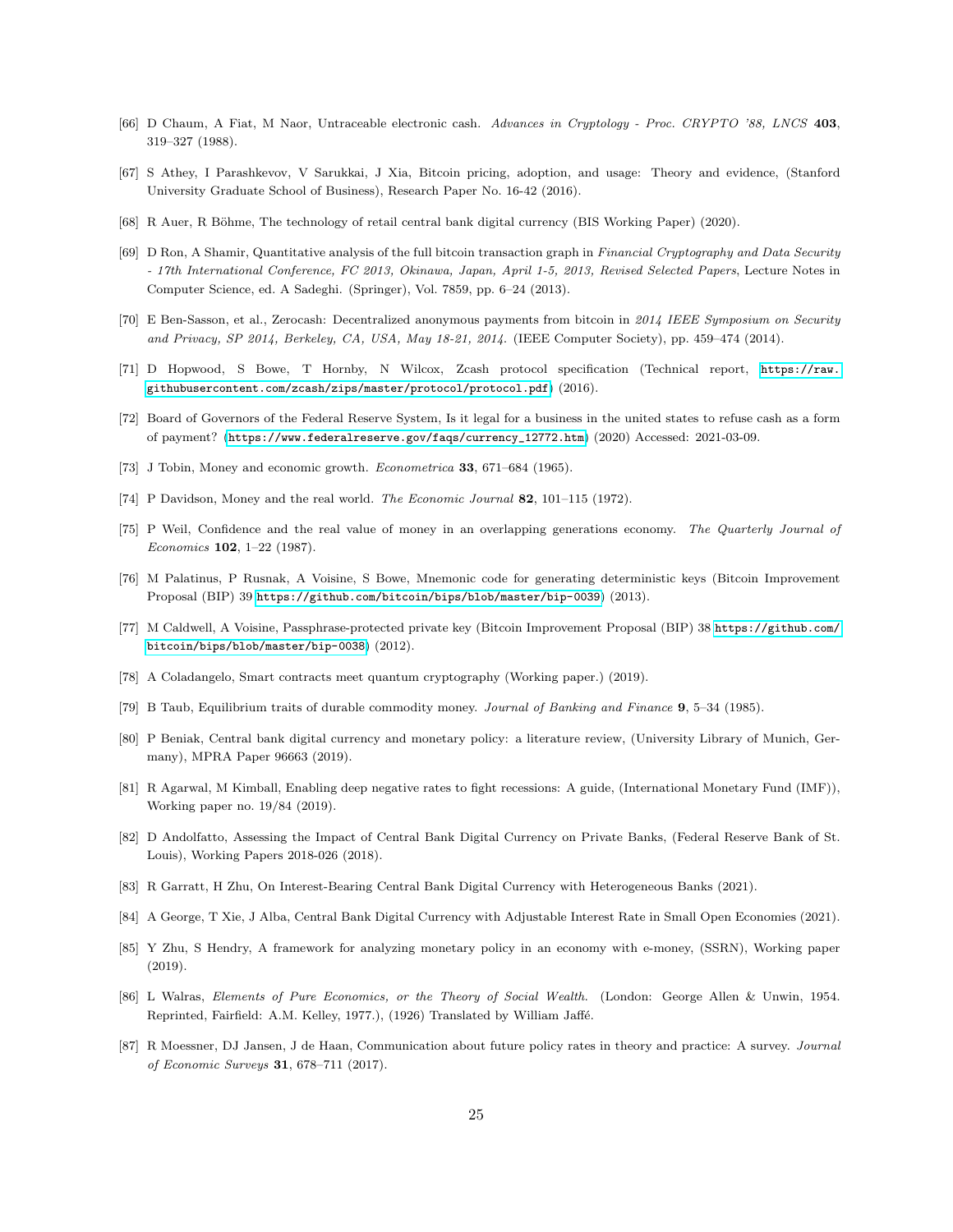- <span id="page-25-5"></span>[88] M Mussa, The welfare cost of inflation and the role of money as a unit of account. Journal of Money, Credit and Banking 9, 276–286 (1977).
- [89] L White, Competitive payments systems and the unit of account. The American Economic Review 74, 699–712 (1984).
- <span id="page-25-6"></span>[90] M Doepke, M Schneider, Money as a unit of account. Econometrica 85, 1537–1574 (2017).
- <span id="page-25-0"></span>[91] A Dyhrberg, S Foley, J Svec, How investible is bitcoin? analyzing the liquidity and transaction costs of bitcoin markets. Economics Letters 171, 140–143 (2018).
- <span id="page-25-1"></span>[92] D McCloskey, Fungibility. (Palgrave Macmillan UK, London), pp. 1–1 (2016).
- <span id="page-25-2"></span>[93] A Poelstra, A Back, M Friedenbach, G Maxwell, P Wuille, Confidential assets in Financial Cryptography and Data Security - FC 2018 International Workshops, BITCOIN, VOTING, and WTSC, Nieuwpoort, Curaçao, March 2, 2018, Revised Selected Papers, Lecture Notes in Computer Science, eds. A Zohar, et al. (Springer), Vol. 10958, pp. 43–63 (2018).
- <span id="page-25-3"></span>[94] J Black, N Hashimzade, G Myles, Price stability (2009).
- <span id="page-25-4"></span>[95] L Svensson, Inflation targeting in Handbook of Monetary Economics, eds. B Friedman, M Woodford. (Elsevier) Vol. 3b, (2010).
- <span id="page-25-7"></span>[96] G7, Investigating the impact of global stablecoins (Bank for International Settlements) (2019).
- <span id="page-25-8"></span>[97] H Hassani, X Huang, E Silva, Banking with blockchain-ed big data. Journal of Management Analytics 5, 256–275 (2018).
- <span id="page-25-9"></span>[98] M Mita, K Ito, S Ohsawa, H Tanaka, What is stablecoin?: A survey on price stabilization mechanisms for decentralized payment systems (2019).
- <span id="page-25-10"></span>[99] U Chohan, Are stable coins stable?, (Elsevier BV), SSRN electronic journal (2019).
- <span id="page-25-13"></span>[100] T Adrian, T Mancini-Griffoli, The rise of digital money. IMF Fintech Notes 19/01 (2019).
- <span id="page-25-11"></span>[101] M Levi, P Reuter, Money laundering. Crime and Justice 34, 289-375 (2006).
- <span id="page-25-12"></span>[102] S Khattak, et al., Sok: Making sense of censorship resistance systems. Proc. Priv. Enhancing Technol. 2016, 37–61 (2016).
- <span id="page-25-14"></span>[103] N Weaver, Risks of cryptocurrencies. Commun. ACM 61, 20–24 (2018).
- <span id="page-25-15"></span>[104] C Kahn, W Roberds, Why pay? an introduction to payments economics. Journal of Financial Intermediation 18, 1–23 (2009).
- <span id="page-25-16"></span>[105] Y Xiao, N Zhang, W Lou, YT Hou, A survey of distributed consensus protocols for blockchain networks. IEEE Commun. Surv. Tutorials 22, 1432–1465 (2020).
- <span id="page-25-17"></span>[106] E Quercioli, L Smith, The economics of counterfeiting. Econometrica 83, 1211–1236 (2015).
- <span id="page-25-18"></span>[107] P Shor, Algorithms for quantum computation: Discrete logarithms and factoring in Proceedings of the 35th Annual Symposium on Foundations of Computer Science, SFCS '94. (IEEE Computer Society, Washington, DC, USA), pp. 124–134 (1994).
- <span id="page-25-19"></span>[108] S Aggarwal, G Brennen, T Lee, M Santha, M Tomamichel, Quantum attacks on bitcoin, and how to protect against them. Ledger 3 (2018).
- <span id="page-25-20"></span>[109] S Wiesner, Conjugate coding. ACM Sigact News 15, 78–88 (1983).
- <span id="page-25-21"></span>[110] F Pastawski, et al., Unforgeable noise-tolerant quantum tokens. Proceedings of the National Academy of Sciences of the United States of America 109, 16079–16082 (2012).